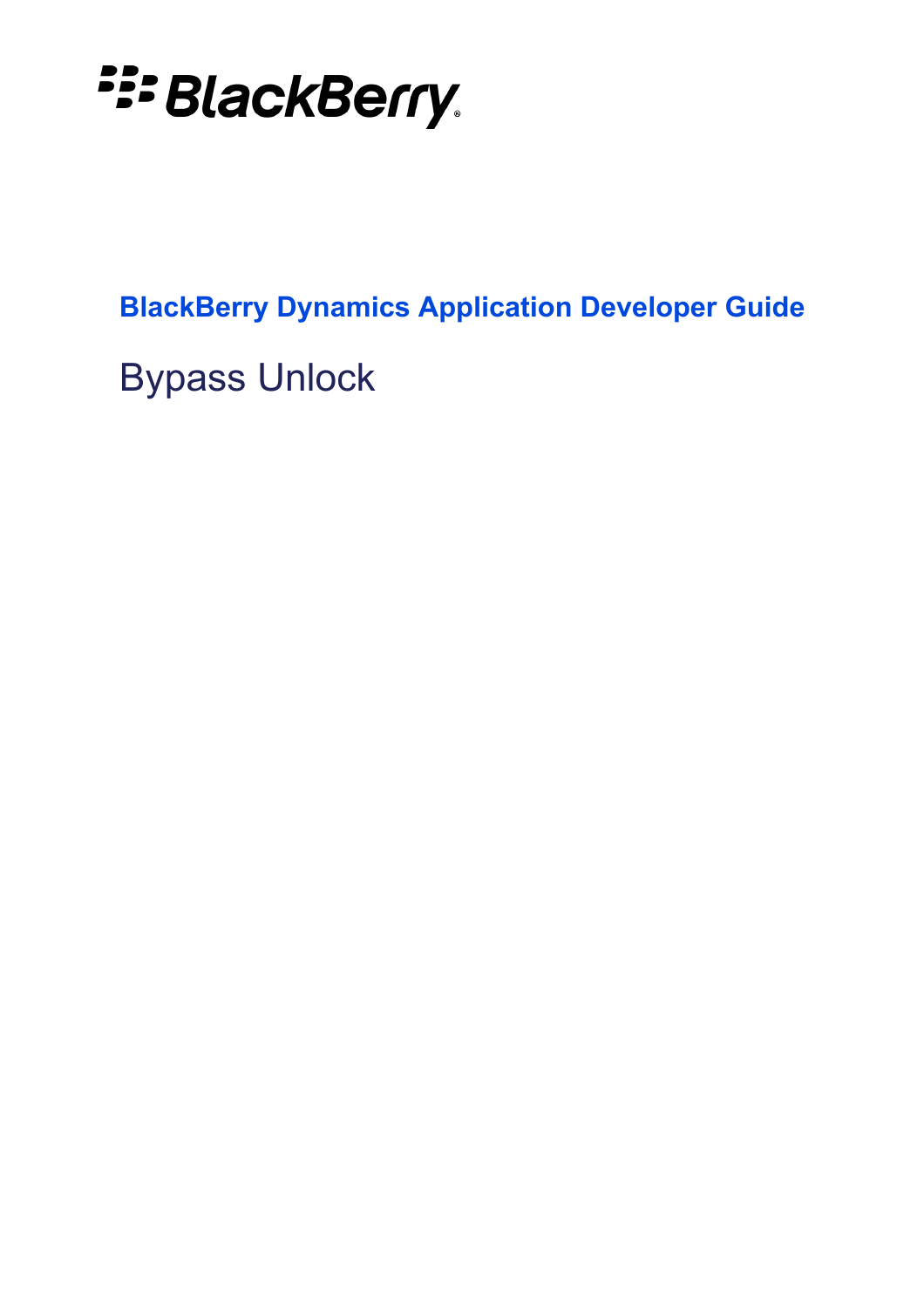## **Contents**

## **4 [Introduction](#page-3-0)**

**[Availability](#page-3-1) [Background](#page-3-2)** Bypass Unlock in the BlackBerry Dynamics [authentication](#page-4-0) cycle [Diagram](#page-4-1) Notes on [authentication](#page-5-0) state Division of the user [interface](#page-5-1) [Bypass](#page-5-2) Unlock Policy Bypass Unlock [Registration](#page-5-3) Summary of Bypass Unlock [conditions](#page-6-0)

## **8 [Implementation](#page-7-0) Essentials**

Start with a copy of a Bypass Unlock sample [application](#page-7-1) Register for access to the feature when [complete](#page-7-2) Declare and [implement](#page-8-0) Bypass screens Create a Bypass Unlock policy [definition](#page-9-0) [Declare](#page-10-0) the policy setting name [Implement](#page-11-0) tracking of the Idle lock

## **13 [Registration](#page-12-0)**

When to request [reqistration](#page-12-1) **[Procedure](#page-12-2) [Templates](#page-13-0)** Example [Registration](#page-15-0) Messages When to make a [subsequent](#page-15-1) registration request

## **17 [Discussion](#page-16-0)**

User [Experience](#page-16-1) and User Interface [Bypass](#page-16-2) Unlock Data Further options for [administrators](#page-18-0) and end users Bypass [versions](#page-18-1) of screens Bypass Unlock is [optional](#page-18-2) [Transition](#page-19-0) from Bypass to Protected [Authentication](#page-20-0) Delegation Fingerprint [Authentication](#page-21-0)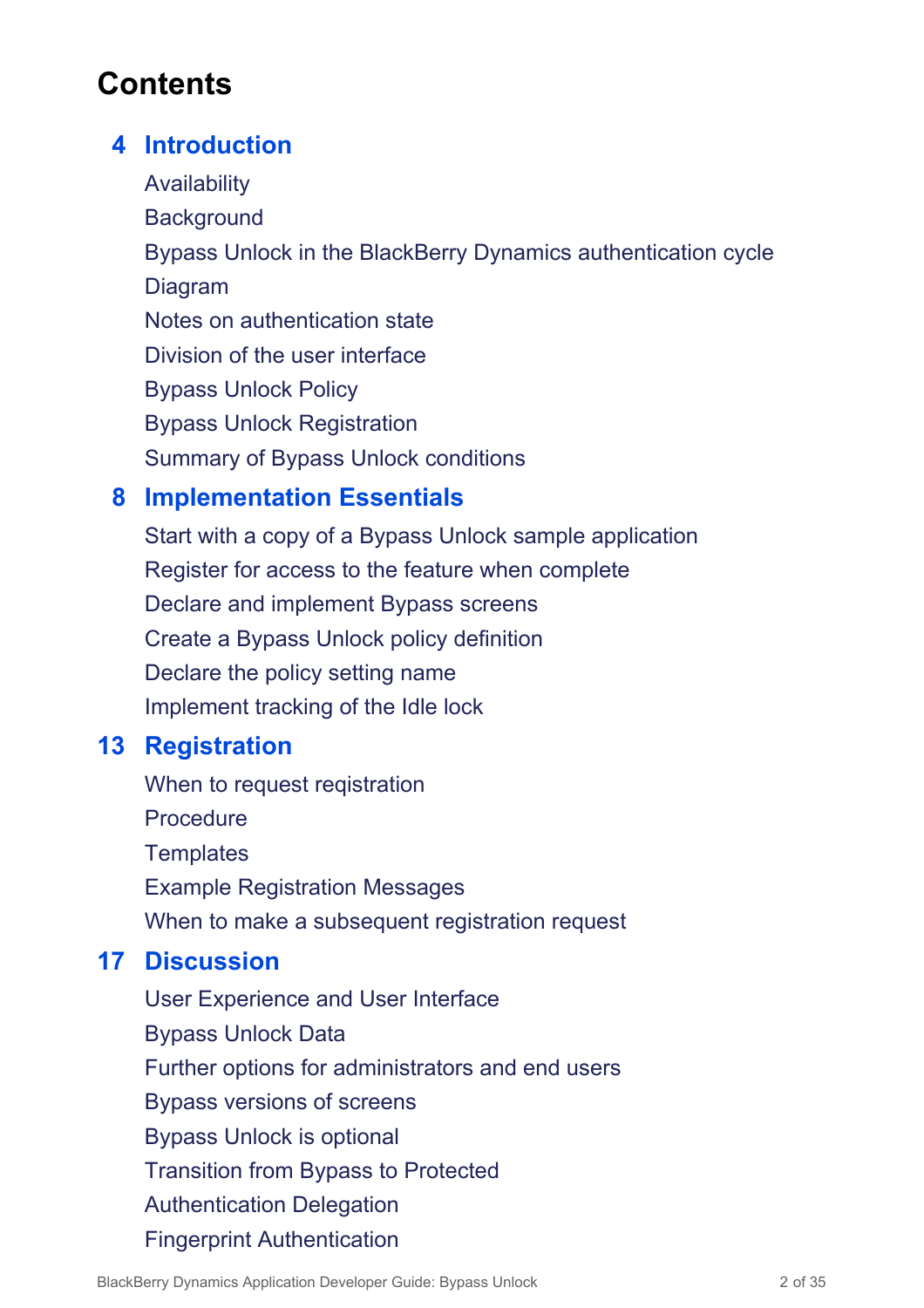[Enterprise](#page-21-1) Policy Setting [Designation](#page-23-0) of screens

### **25 Sample [Applications](#page-24-0)**

Sample Bypass Unlock [Application](#page-24-1) for Android Sample Bypass Unlock [Application](#page-29-0) for iOS

## **35 Legal [Notice](#page-34-0)**

Legal [Information](#page-34-1)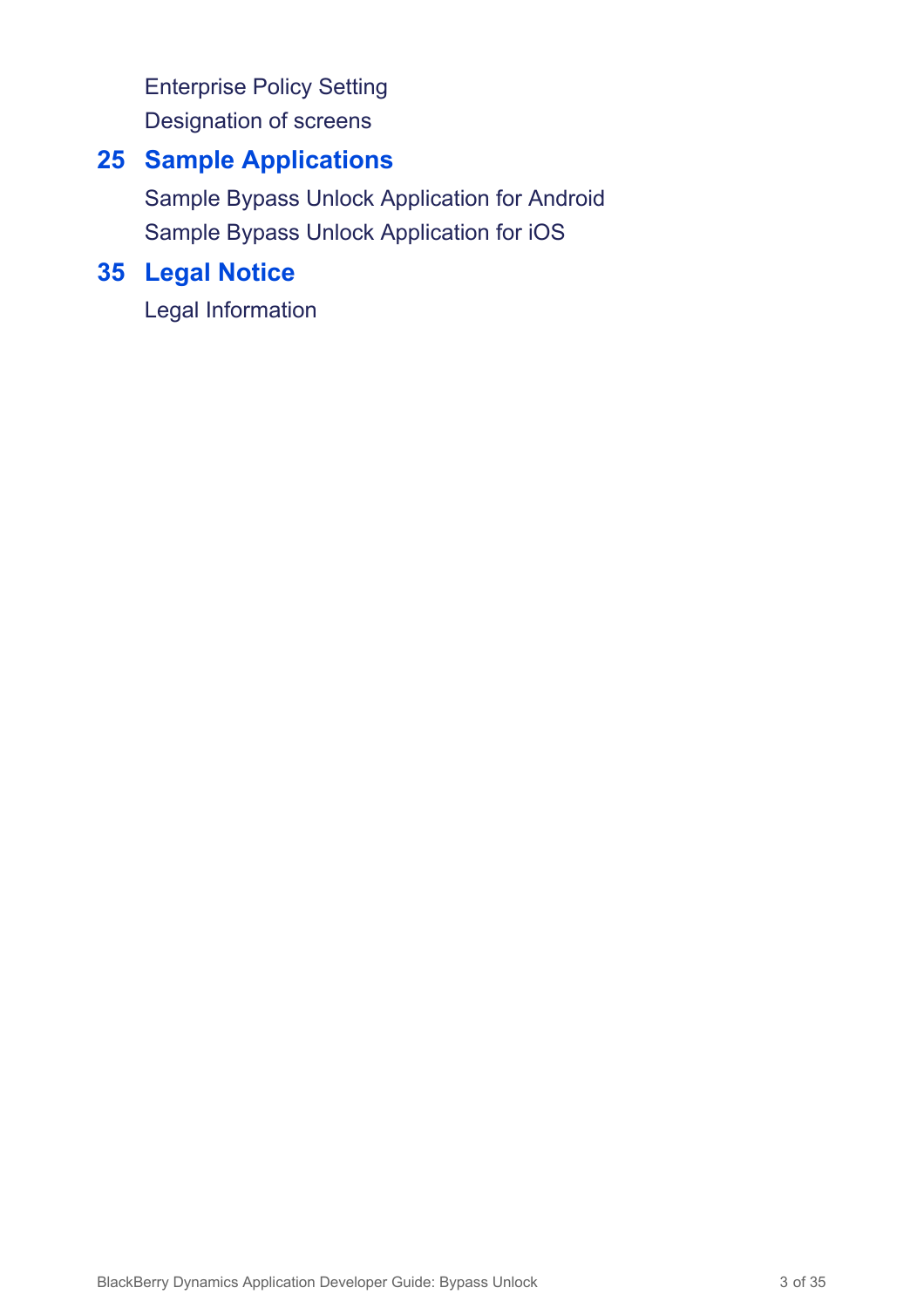# <span id="page-3-0"></span>**Introduction**

Bypass Unlock is a feature for BlackBerry Dynamics applications. It allows the scope of the BlackBerry Dynamics idle lock to be configured. Part of the application user interface can then remain accessible after the idle time out has expired.

By default, the whole of a BlackBerry Dynamics application's user interface is within the scope of the idle lock. After the idle time out has expired, the BlackBerry Dynamics unlock screen is superimposed on the application user interface. This doesn't apply to screens that are configured for Bypass Unlock. Those screens are immediately accessible, without end user authentication. Note that those screens are therefore not protected by the BlackBerry Dynamics idle lock.

Some general use cases of Bypass Unlock are:

- Notifications that require a swift response by the end user, such as an inbound call in a Voice Over IP (VoIP) application.
- Constant display of less sensitive application data.
- Immediate storage of new data, such as a note or photograph, to the secure store.

Use of the Bypass Unlock feature is an application privilege. It must be requested from BlackBerry, who will require that the application implements the feature according to the rules in this document.

#### <span id="page-3-1"></span>**Availability**

The Bypass Unlock feature is supported by the following software development kit (SDK) products:

- Good Dynamics SDK for Android version 2.3 and later.
- Good Dynamics SDK for iOS version 2.3 and later.
- BlackBerry Dynamics SDK for Android version 3 and later.
- BlackBerry Dynamics SDK for iOS version 3 and later.

The name of the product was changed to BlackBerry Dynamics in version 3. There is no Good Dynamics version 3, nor BlackBerry Dynamics earlier than version 3.

#### <span id="page-3-2"></span>**Background**

For an introduction to BlackBerry Dynamics, see the Platform Overview for Administrators and Developers. It is published here:

<http://help.blackberry.com/en/good-control-good-proxy/current/>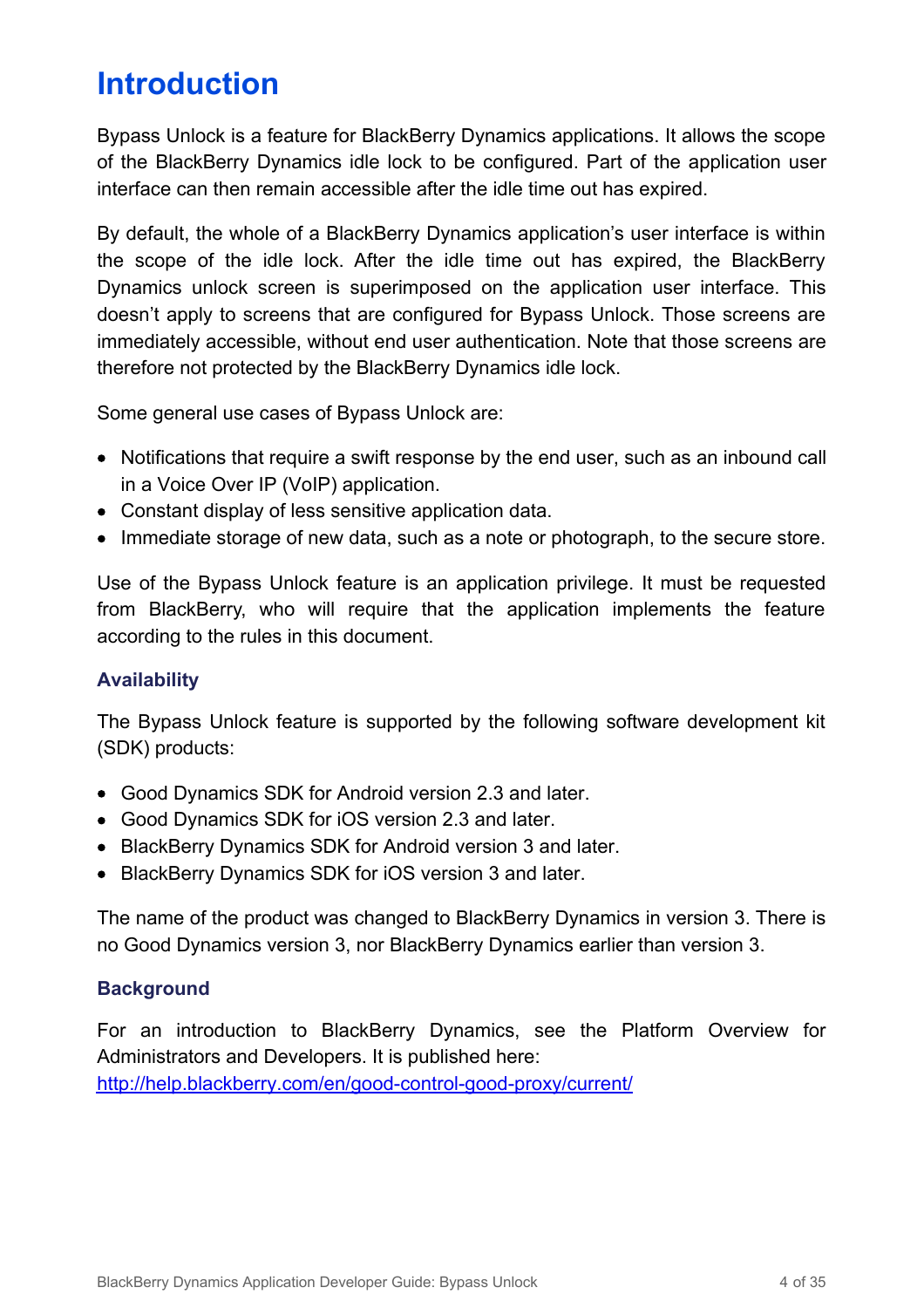### <span id="page-4-0"></span>**Bypass Unlock in the BlackBerry Dynamics authentication cycle**

Bypass Unlock applies at a particular point in the authentication cycle.

A BlackBerry Dynamics application goes through the following authentication states at start-up.

Not authenticated. The initial state. The application will be in this state until the end user has entered their security password for the first time after start-up. Note that the end user could supply a different authentication secret, instead of a password, if a Trusted Authenticator is in use.

Authenticated. The state immediately after the user has supplied their password, or other authentication secret. Data on the device is protected with an encryption key that is derived from the secret. After the secret has been supplied, the key is derived and the runtime can access its management data, and any application data.

*Idle.* The state entered when the user hasn't interacted with the application for the idle time out. The duration of the idle time out is set in the management console, as a security policy setting. The runtime locks the application user interface when the Idle state is entered.

Bypass Unlock applies in the Idle state only.

#### <span id="page-4-1"></span>**Diagram**

The above states are illustrated in the following diagram.



| l Name | st06 Authentication and Idle Lock                                                     |
|--------|---------------------------------------------------------------------------------------|
|        | Documentation   UML State Transition diagram for initial authentication and idle lock |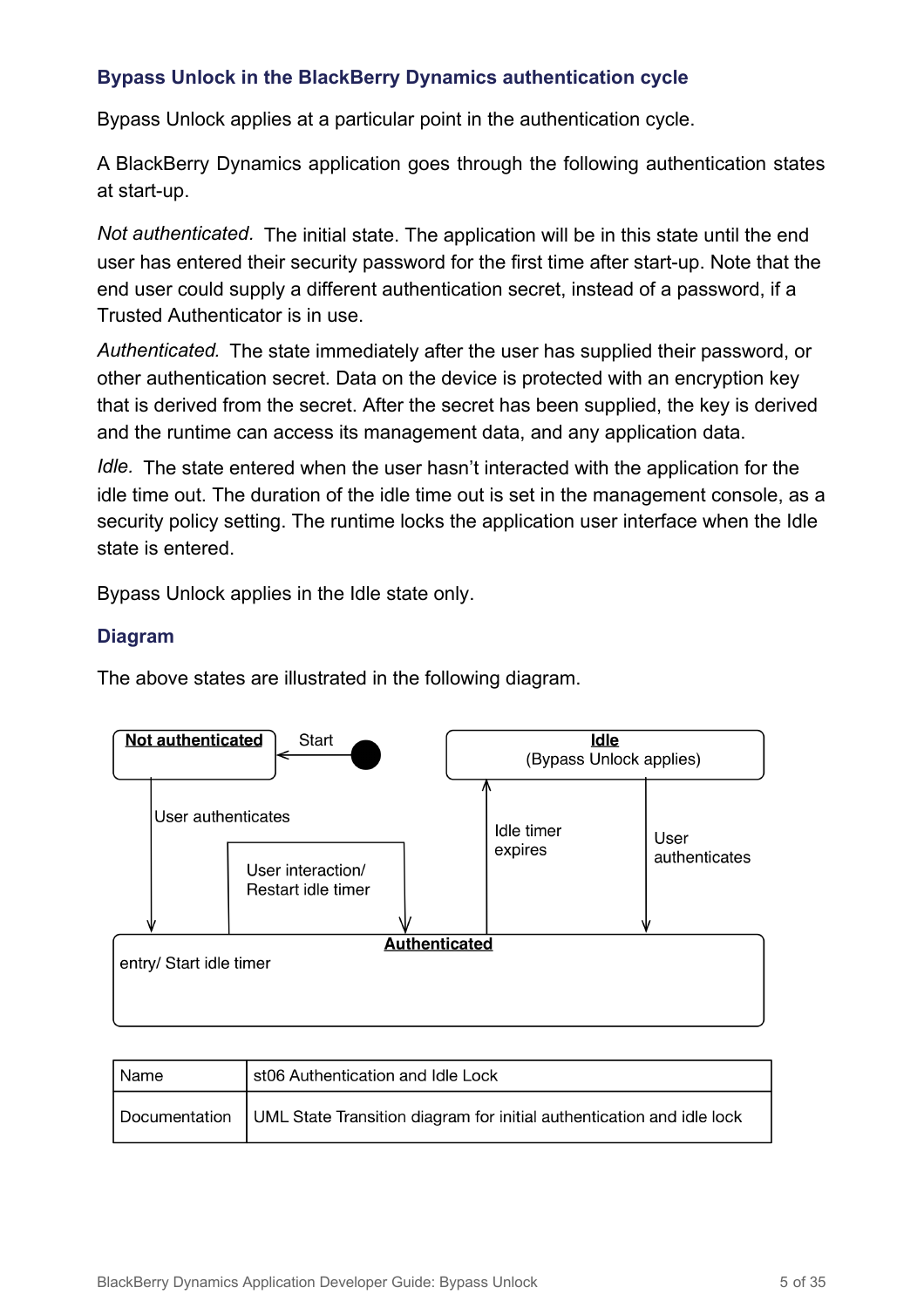#### <span id="page-5-0"></span>**Notes on authentication state**

If the device is switched off and on, and then the application is started again, it will be back in the initial state: Not authenticated. The same is true when the application is started after having been unloaded from memory. The application could be unloaded by the device operating system to release resources, or if it crashes, or if the user chooses to terminate it.

Bypass Unlock doesn't apply in the Not authenticated state. For example, it doesn't apply in the case that the application is unloaded from memory and then restarted. Showing any screen when not authenticated will cause the unlock screen to be displayed.

#### <span id="page-5-1"></span>**Division of the user interface**

For the purposes of Bypass Unlock, the user interface of a BlackBerry Dynamics mobile application is divided into two sets of screens.

*Bypass.* Screens that could be displayed even if the application user interface is locked by BlackBerry Dynamics, in the Idle state.

*Protected.* All other screens, which will never be displayed when the application user interface is locked.

#### <span id="page-5-2"></span>**Bypass Unlock Policy**

Bypass Unlock can be allowed or disallowed by enterprise policy. This is implemented using the BlackBerry Dynamics Application Policies feature. (Application Policies are sometimes known as Application-Specific Policies.)

The end user of a BlackBerry Dynamics application is always associated with an enterprise, by activation. The enterprise can set a number of policies that control use of the application by the end user, including allowing or disallowing Bypass Unlock.

If the enterprise disallows Bypass Unlock then Bypass screen designations are ignored and every screen is treated as a Protected screen. The user interface will then be locked when in the Idle state, regardless of which application screen is displayed.

#### <span id="page-5-3"></span>**Bypass Unlock Registration**

Access to Bypass Unlock is restricted and must be requested from BlackBerry. Applications that are granted access to Bypass Unlock are registered by BlackBerry, and each issued a unique registration message. The message must be embedded in the application declaration, at build-time.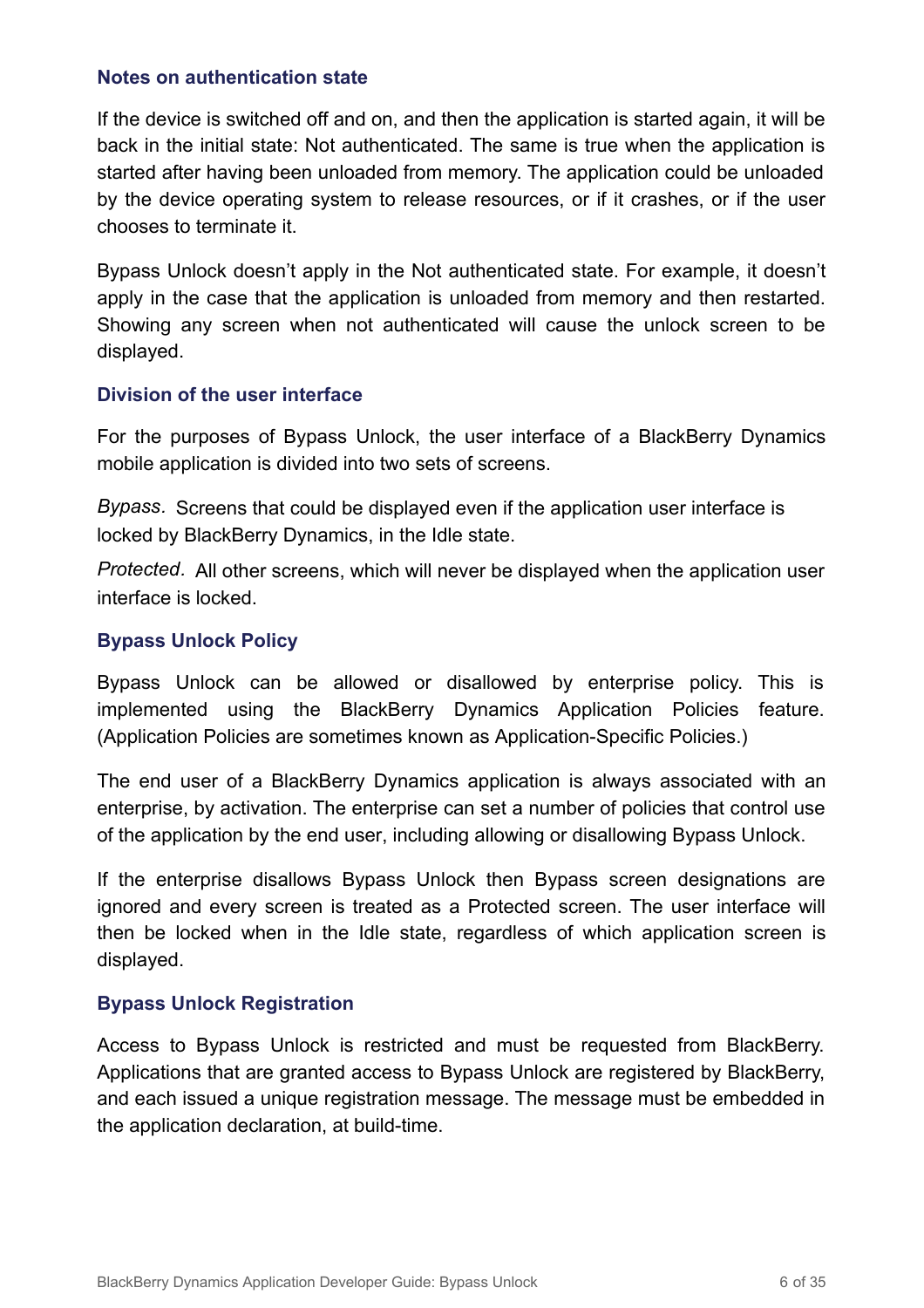### <span id="page-6-0"></span>**Summary of Bypass Unlock conditions**

The conditions for display of a screen if the application is in the Idle locked state are:

- The particular screen has been marked for Bypass Unlock in the application declaration.
- The end user has authenticated at least once since the application started.
- Bypass Unlock is allowed by enterprise policy.
- A valid Bypass Unlock registration message is embedded in the application.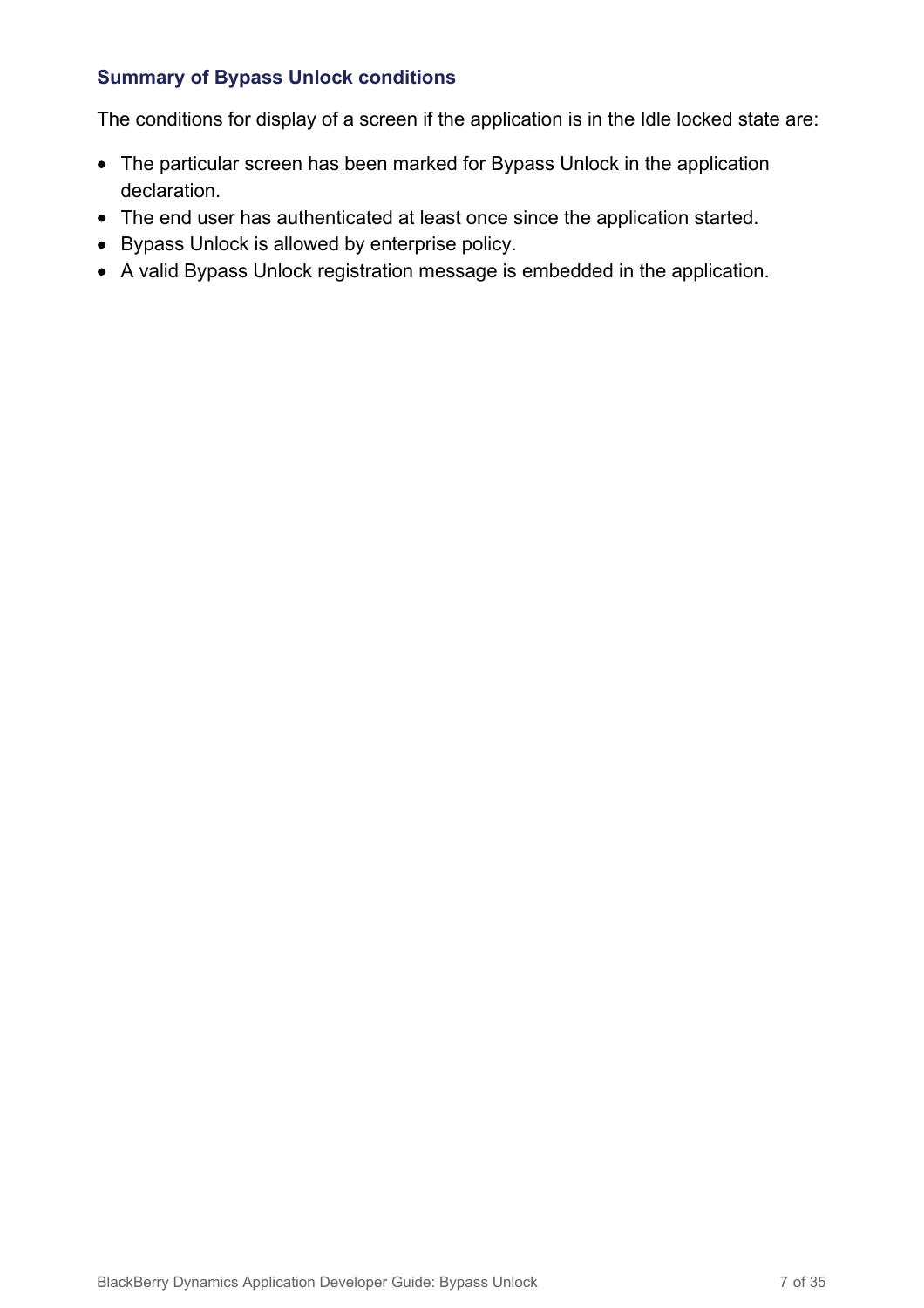# <span id="page-7-0"></span>**Implementation Essentials**

To implement Bypass Unlock in your application, you would typically do the following:

- Declare and implement your Bypass screens.
- Create a Bypass Unlock policy definition for your application.
- Implement tracking of the Idle lock state.

Each of these items is detailed in a sub-section, see below.

#### <span id="page-7-1"></span>**Start with a copy of a Bypass Unlock sample application**

The software development kits for mobile platforms that support Bypass Unlock each come with a sample application. A copy of the Bypass Unlock sample application can be used as a starting point for your own implementation.

Access to the Bypass Unlock feature is restricted and requires registration of the application identifier, and other details. The sample applications' identifiers are preregistered, and a signed registration message is embedded in their application declarations.

If there isn't a valid Bypass Unlock registration message embedded in the application declaration, every screen will be treated as a Protected screen. The user interface will then be locked when in the Idle state, regardless of which application screen is displayed.

#### <span id="page-7-2"></span>**Register for access to the feature when complete**

When your implementation is finished, or nearly finished, request access to the Bypass Unlock feature for your application.

The procedure for registration is documented in a separate section, below.

When registration is complete, stop using the identifiers of the Bypass Unlock sample applications and use the official identifiers of your application instead. The application will then utilise Bypass Unlock and can be released to production or beta.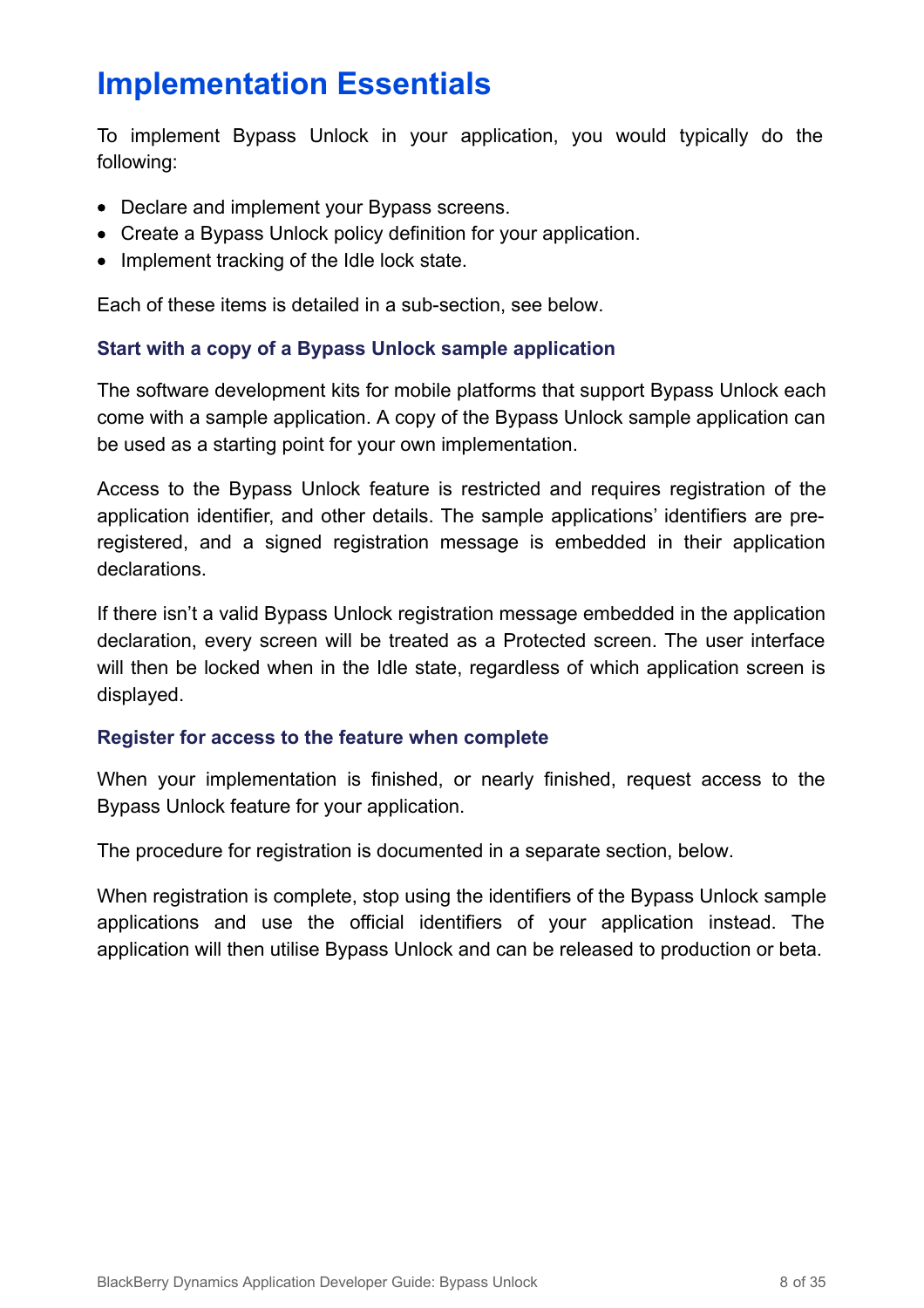#### <span id="page-8-0"></span>**Declare and implement Bypass screens**

Declare which screens are Bypass in your application. You might also need to implement new screens. The possible need for new screens is discussed in the Discussion section, below.

Declarations and user interface implementations are platform specific.

• In an Android application, a Bypass screen will be an Activity.

Add a meta-data tag to the declaration of each Bypass Screen in the AndroidManifest.xml file, as shown in the following snippet.

```
<activity
   android:name=".InCallActivity"
   android:configChanges="orientation|keyboardHidden|screenSize">
   <!-- Declare this Activity as a Bypass Screen. -->
   <meta-data android:name="com.good.gd.bypassunlock"
              android:value="true"/>
```
</activity>

Any mechanisms for launching an Activity can be used to display a Bypass screen. For example, the following snippet shows how to launch as a child Activity.

```
Intent intent = new Intent(ParentActivity.this, BypassActivityName.class);
intent.setFlags(Intent.FLAG_ACTIVITY_REORDER_TO_FRONT);
startActivity(intent);
```
• In an iOS application, a Bypass screen will be a View Controller.

List the View Controller class names for Bypass Screens in a property in the Info.plist file, as shown in the following snippet.

```
<key>GDBypassUnlockViewControllers</key>
<array>
   <string>BPIncallViewController</string>
</array>
```
A View Controller that can be pushed onto the user interface navigation stack can be a Bypass screen. In programming terms, this means a UIViewController instance that could be passed successfully to the UINavigationController pushViewController function.

Any of the following mechanisms can be used to display Bypass screens.

Functions in the UIKit programming interface, such as:

UIViewController presentViewController:animated:completion:

- Segue with modal presentation, configured in a storyboard.
- Programmatic segue, such as:

UIViewController performSegueWithIdentifier:sender: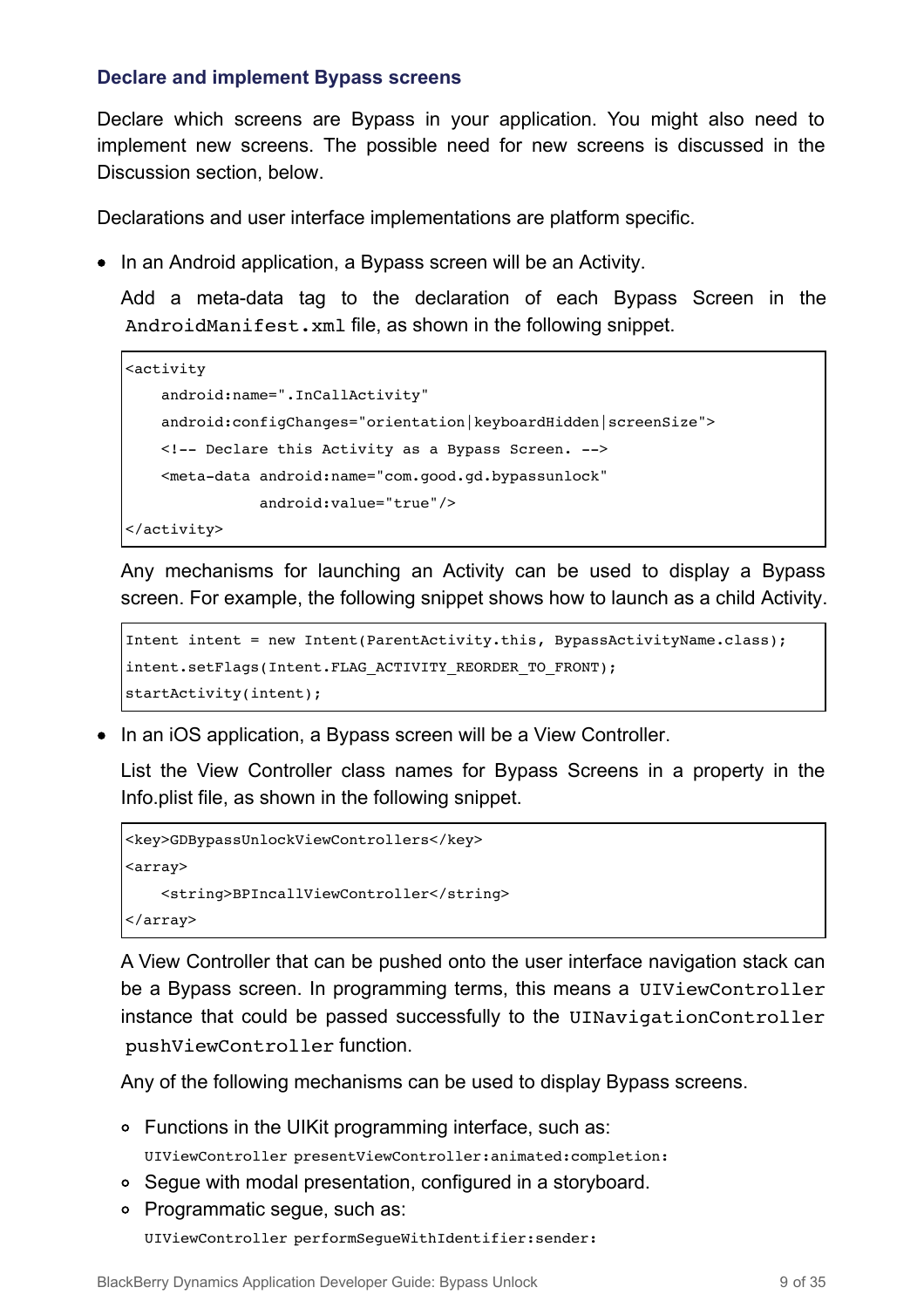### <span id="page-9-0"></span>**Create a Bypass Unlock policy definition**

Define a custom application policy that will control use of Bypass Unlock by end users.

Create an Application Policies definition file, if your application doesn't already have one.

For an introduction to Application Policies see the technical brief, which is published on the application developer portal here: <https://community.good.com/docs/DOC-1543>

• Add a setting for the Bypass Unlock policy.

The following snippet shows an example setting definition.

```
<setting name="GD_SDK_Security_AllowBypassUnlock" >
   <checkbox>
       <key>GD_SDK_Security_AllowBypassUnlock</key>
       <label
           >Allow parts of the user interface to be displayed when
           idle lock is in place.</label>
       <value>false</value>
   </checkbox>
</setting>
```
In the above snippet, the name of the setting is GD\_SDK\_Security\_AllowBypassUnlock.

• Include the setting in the structural part of the Application Policies file.

The following snippet shows an example of the structural part of the definition.

```
<pview>
   <pview type="tabbed" key="BlackBerryDynamicsFeatures">
       <title>BlackBerry Dynamics Features</title>
       <pe ref="GD_SDK_Security_AllowBypassUnlock" />
       <desc> - Incoming Call Screen</desc>
       <desc> - In-Call Screen </desc>
   </pview>
</pview>
```
Note that a list of Bypass screens is included. The list will appear in the policy set editor in the management console.

- Check the policy setting at run time.
	- In an Android application, call the GDAndroid getApplicationPolicy or getApplicationPolicyString method to get the settings as a collection or as a JavaScript Object Notation (JSON) string, respectively.
	- In an iOS application, call the GDiOS getApplicationPolicy or getApplicationPolicyString function to get the settings as a collection or JSON string, respectively.

The name of the item in the collection or JSON string will be the same as in the declaration. In the above example, it is GD\_SDK\_Security\_AllowBypassUnlock.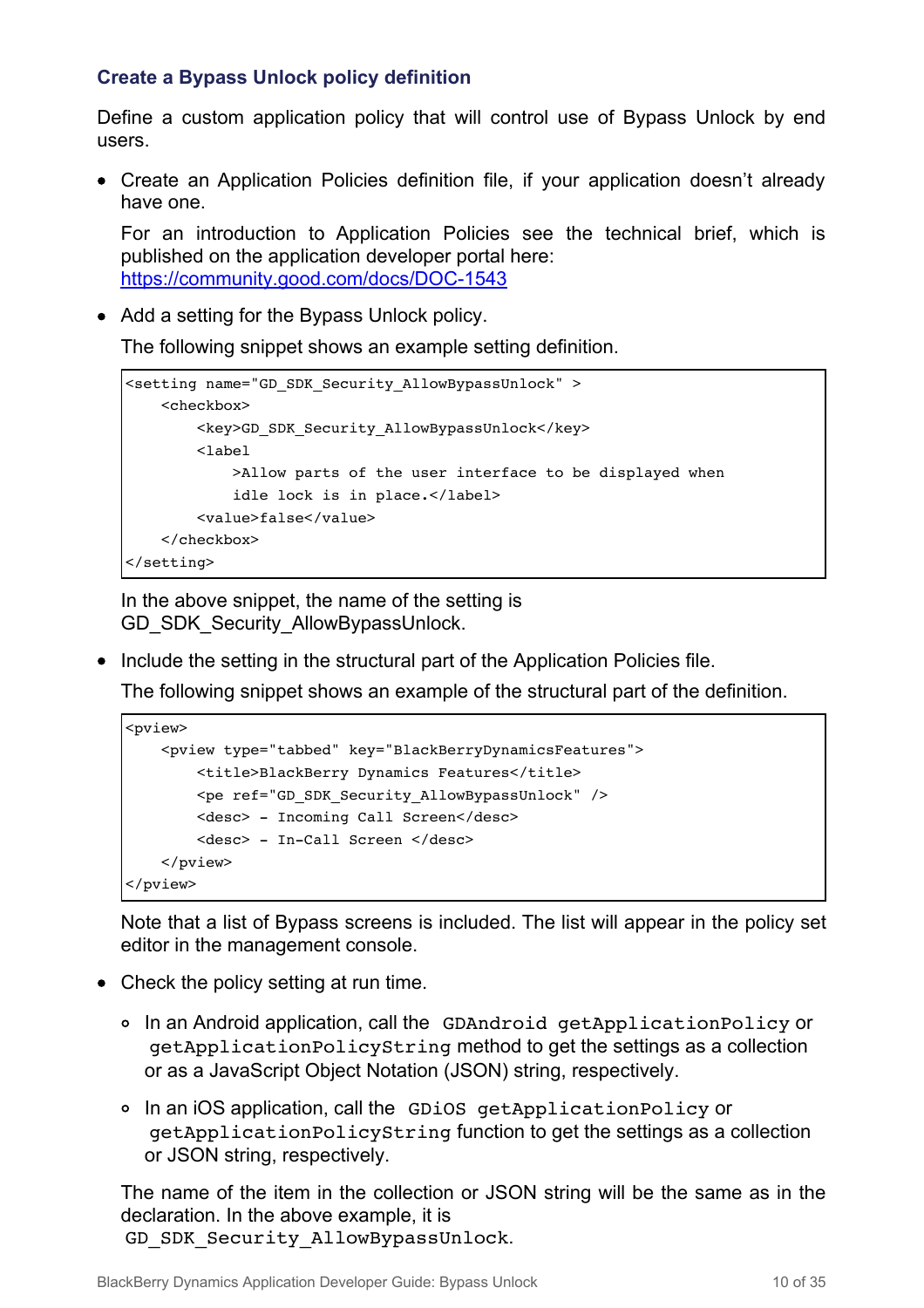### <span id="page-10-0"></span>**Declare the policy setting name**

The name of the Bypass Unlock policy setting must be declared, in the application declaration file. Application declaration files are platform specific.

• In an Android application, add the declaration to the settings. json file.

Add a setting like the following:

"GDBypassUnlockPolicySetting": "GD\_SDK\_Security\_AllowBypassUnlock"

The setting must be at the top level of the hierachy. This is the same level as the GDApplicationID and GDApplicationVersion settings.

• In an iOS application, add the declaration to the Info.plist file.

Add a setting like the following, in the XML view:

<key>GDBypassUnlockPolicySetting</key>

<string>GD\_SDK\_Security\_AllowBypassUnlock</string>

In the property list view, the same declaration would appear like this:

| <b>Key</b> | Type Value                                                           |
|------------|----------------------------------------------------------------------|
|            | GDBypassUnlockPolicySetting String GD SDK Security AllowBypassUnlock |

The setting must be at the top level of the hierachy. This is the same level as the GDApplicationID and GDApplicationVersion settings.

In the above examples, the declared policy setting name is GD\_SDK\_Security\_AllowBypassUnlock. This is also the name in the examples in the above section, Create a Bypass Unlock policy definition. It is possible to use a custom name, in case GD\_SDK\_Security\_AllowBypassUnlock is somehow unsuitable for your application. Replace GD\_SDK\_Security\_AllowBypassUnlock with your custom name wherever it occurs in the application policy definition, and in the application declaration.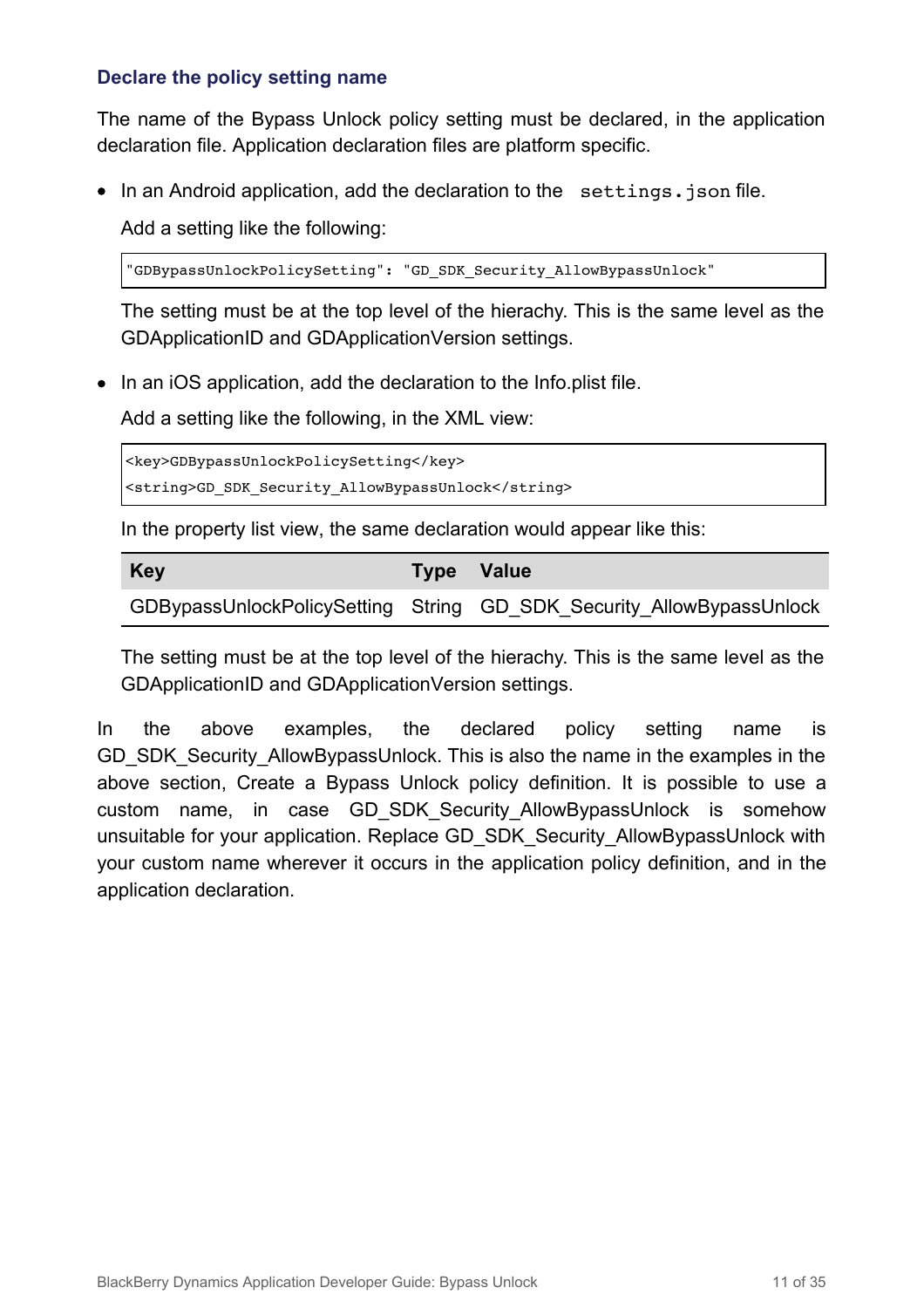#### <span id="page-11-0"></span>**Implement tracking of the Idle lock**

Track when the idle lock is in place. Doing so will enable the application to avoid attempting to display a Bypass-only screen if the application is idle locked and Bypass Unlock isn't allowed by policy.

- In an Android application, when the idle timer expires, the GDAppEventListener instance onGDEvent method will be despatched a GDAppEvent with the following characteristics:
	- The getEventType() accessor will return GDAppEventNotAuthorized.
	- o The getResultCode() accessor will return GDErrorIdleLockout.
- In an iOS application, when the idle timer expires, the GDiOSDelegate instance handleEvent: function will be despatched a GDAppEvent with the following property values:
	- type GDAppEventNotAuthorized.
	- code GDErrorIdleLockout.

If the application attempts to open a Bypass screen when Bypass Unlock is disallowed, the Bypass designation will be ignored and the unlock screen will be superimposed.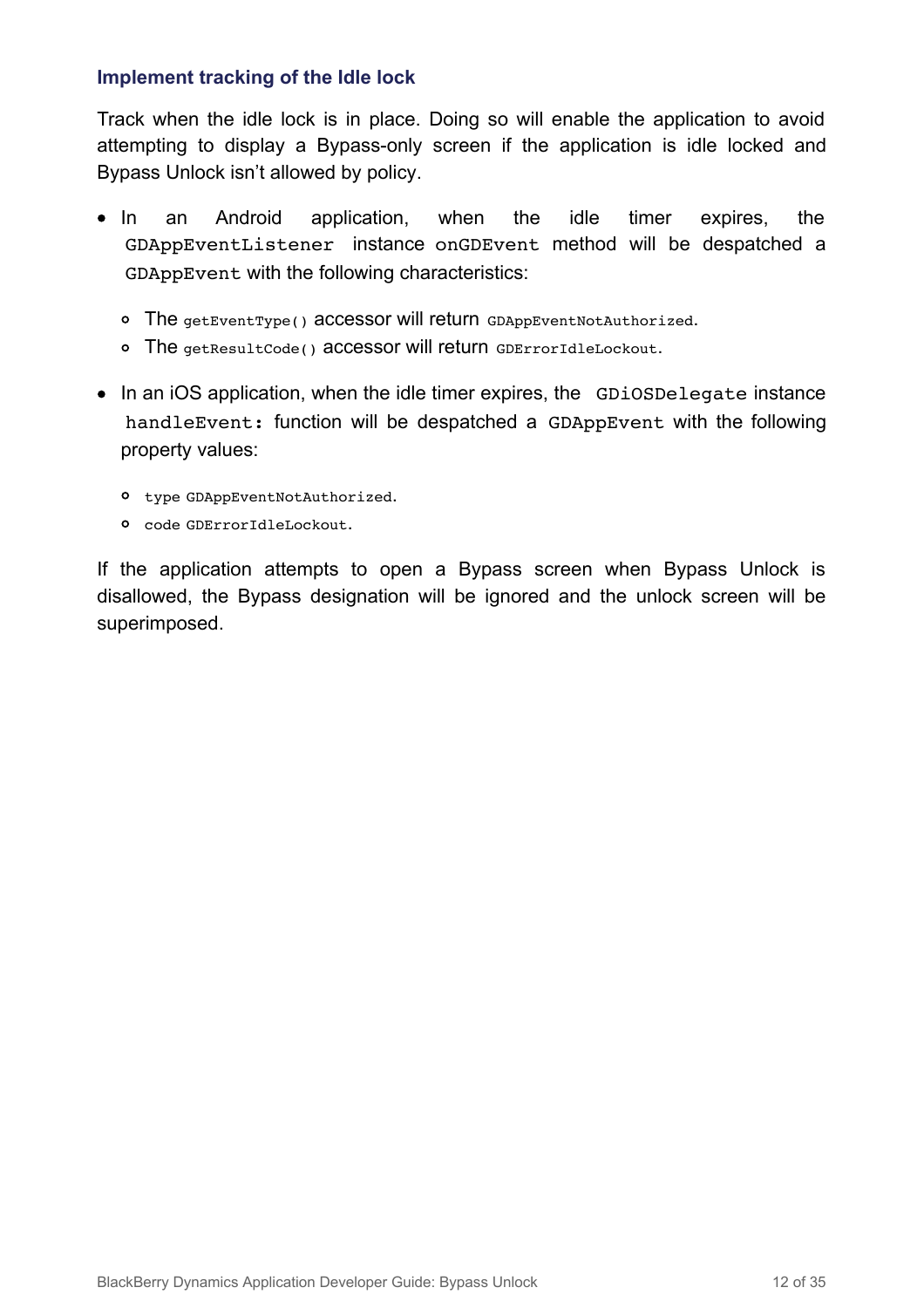# <span id="page-12-0"></span>**Registration**

Access to Bypass Unlock is restricted and must be requested from BlackBerry. Applications that are granted access to Bypass Unlock are registered by BlackBerry, and each issued a unique registration message. The message must be embedded in the application declaration, at build-time.

#### <span id="page-12-1"></span>**When to request reqistration**

You should request access to the Bypass Unlock feature for your application towards the end of your initial implementation of the feature.

#### <span id="page-12-2"></span>**Procedure**

Register your application for access to Bypass Unlock as follows.

1. Send a Bypass Unlock access request.

Send an email message to the Bypass Unlock Registrar at BlackBerry, at the following address:

[BlackBerryDynamicsRegistrar@blackberry.com](mailto:BlackBerryDynamicsRegistrar@blackberry.com)

Include the following.

- o If there is an Android application, then the settings.json and AndroidManifest.xml files.
- If there is an iOS application, then the Info.plist file.
- The Application Policies definition XML file.
- Completed Bypass Unlock request form, which will summarise the following:
	- Type of application.
	- What data appears on each Bypass screen. The screens will have been listed in the files mentioned above.
	- How the application user interface behaves differently if Bypass Unlock is allowed and disallowed by the enterprise.
	- Bypass Unlock options for the enterprise administrator and end user, if any.

Templates for the email message and form text file are given below.

2. Answer any questions from the registrar.

The registrar may send you questions by reply. In general, the answers to the questions should be added to the appropriate section in the request form text file.

The registrar may also request changes in your application, for example removing or making optional the display of particular data items on a Bypass screen.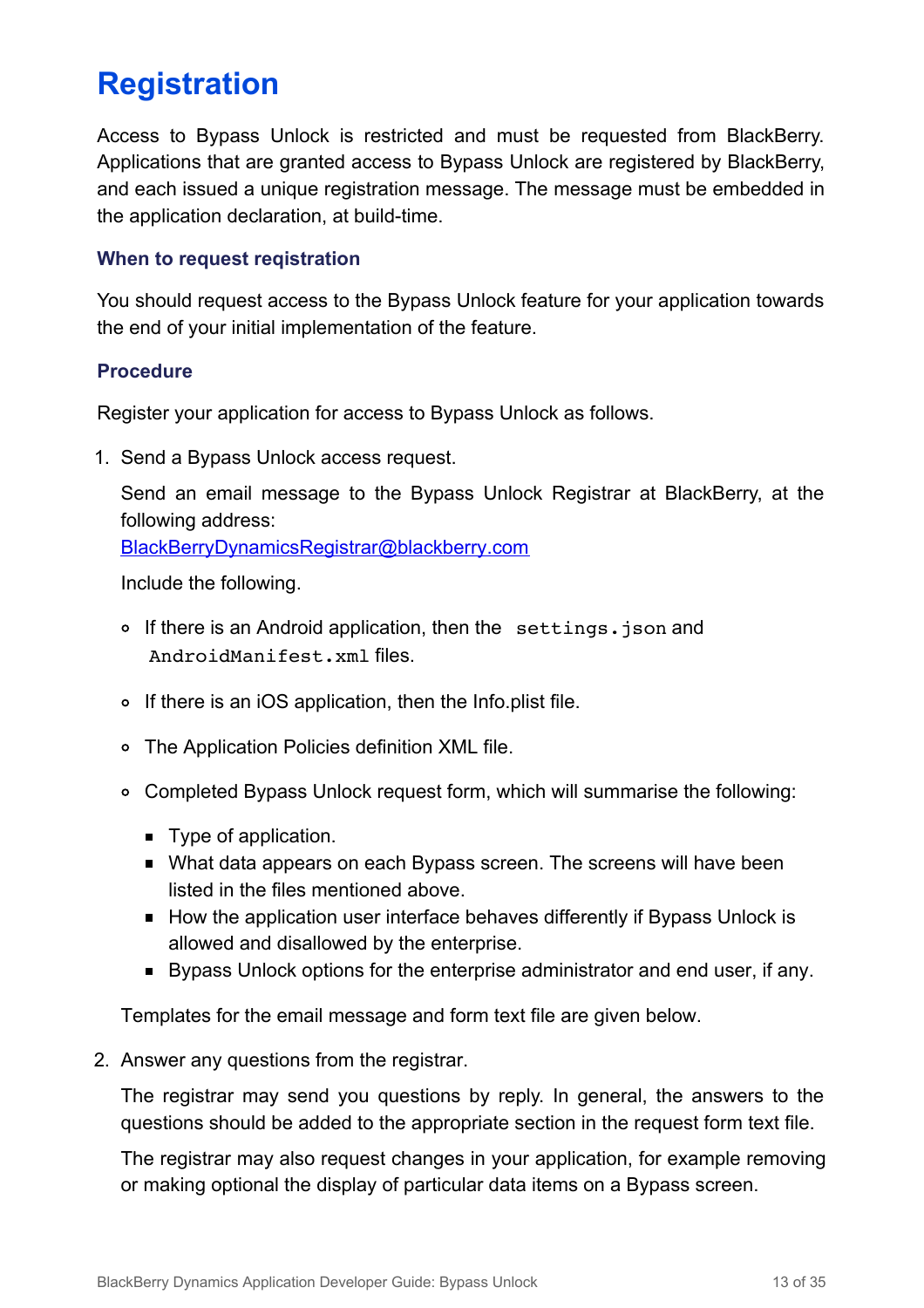3. Build the application with modified application declarations from the registrar.

When all changes have been made, the registrar will issue a *Bypass Unlock registration message*. The form of the message will be some signed data that you insert into your application's settings.json or Info.plist files. Some example registration messages are given below.

### <span id="page-13-0"></span>**Templates**

You can use the following as templates for your access request.

• Template for the access request email message.

To: BlackBerryDynamicsRegistrar@blackberry.com Subject: Bypass Unlock access request

Hello Bypass Unlock Registrar,

Please can you grant access to the Bypass Unlock feature for my BlackBerry Dynamics application. The following files are attached to this message as part of the request.

- o The settings.json and AndroidManifest.xml files from my application for Android.
- The Info.plist file from my application for iOS.
- The Application Policies definition XML file for my BlackBerry Dynamics application.
- A completed Bypass Unlock request form, in a plain text file.

Best regards, <Your Name>. <Your contact details.>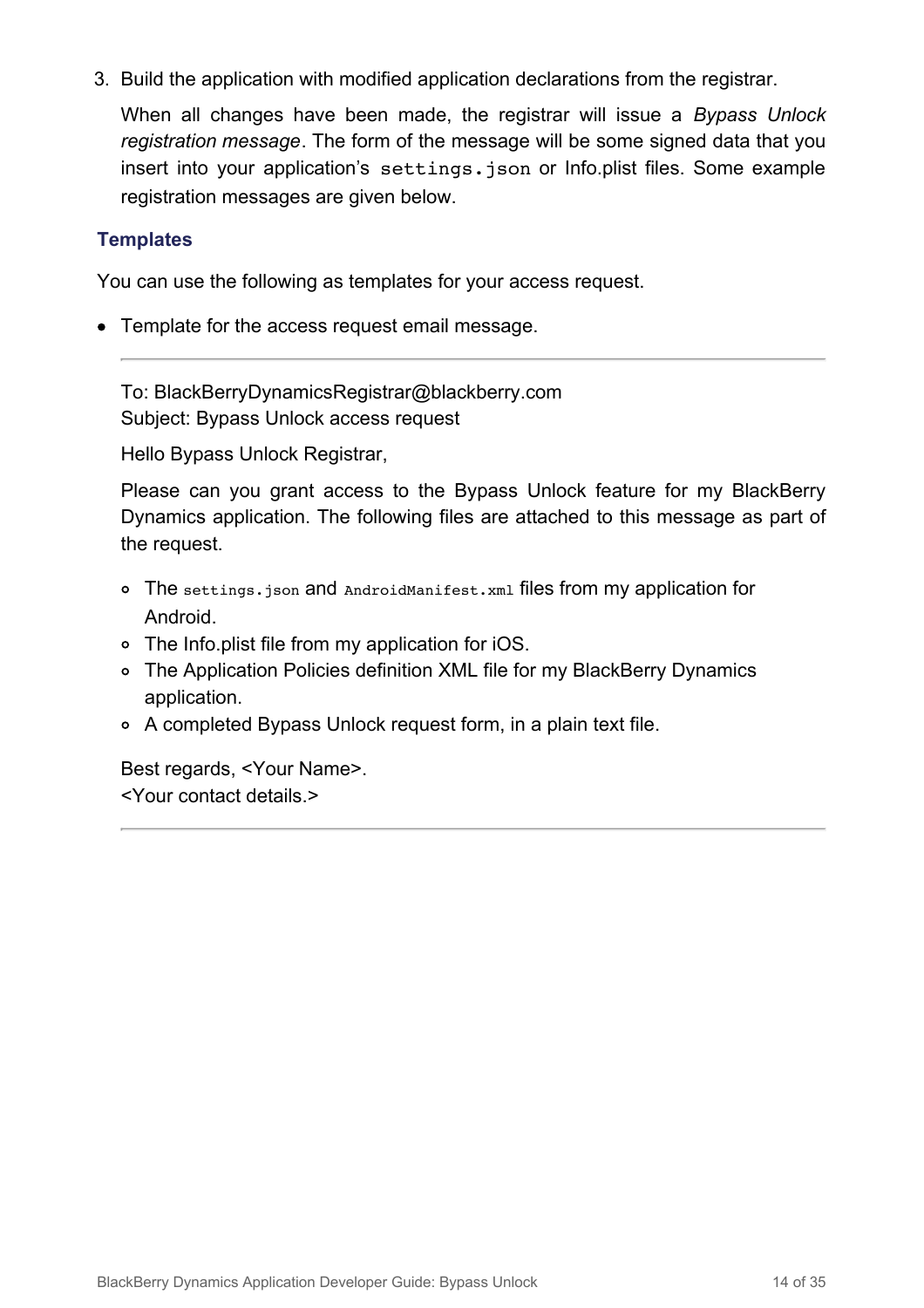Template for the Bypass Unlock request form text file, mentioned in the email message template above.

#### Bypass Unlock Request Form

This text file contains the details for the request email message to which it is attached.

Type of application: <Examples: Voice over IP, or Business Dashboard.>

Data displayed in Bypass Unlock:

Screen: <Activity class name, for Android, or View Controller class name, for iOS. Example: InboundCallBypassViewController> Data:

<List the data items displayed on the screen. If there are options for the enterprise administrator or end user, list the maximal set of data items here and note below what the options are. Example:

- Displays a notification that there is an inbound call.
- The number of the calling party, optionally.
- The name and company affiliation of the calling party, optionally.

Include the Screen and Data information for each Bypass Screen separately.>

User experience differences:

<State how the user experience differs if Bypass Unlock is allowed and disallowed by the enterprise. Example:

If Bypass Unlock is allowed, when the end user receives a phone call and the application is in the Idle locked state, a variant of the inbound call notification screen is displayed.>

Options:

<List the options available to the enterprise administrator and end user, if any. Example:

The enterprise administrator and the end user can choose which data items are displayed on the Bypass inbound call notification screen, see above. The end user can select not to display data items that are permitted by the enterprise administrator.>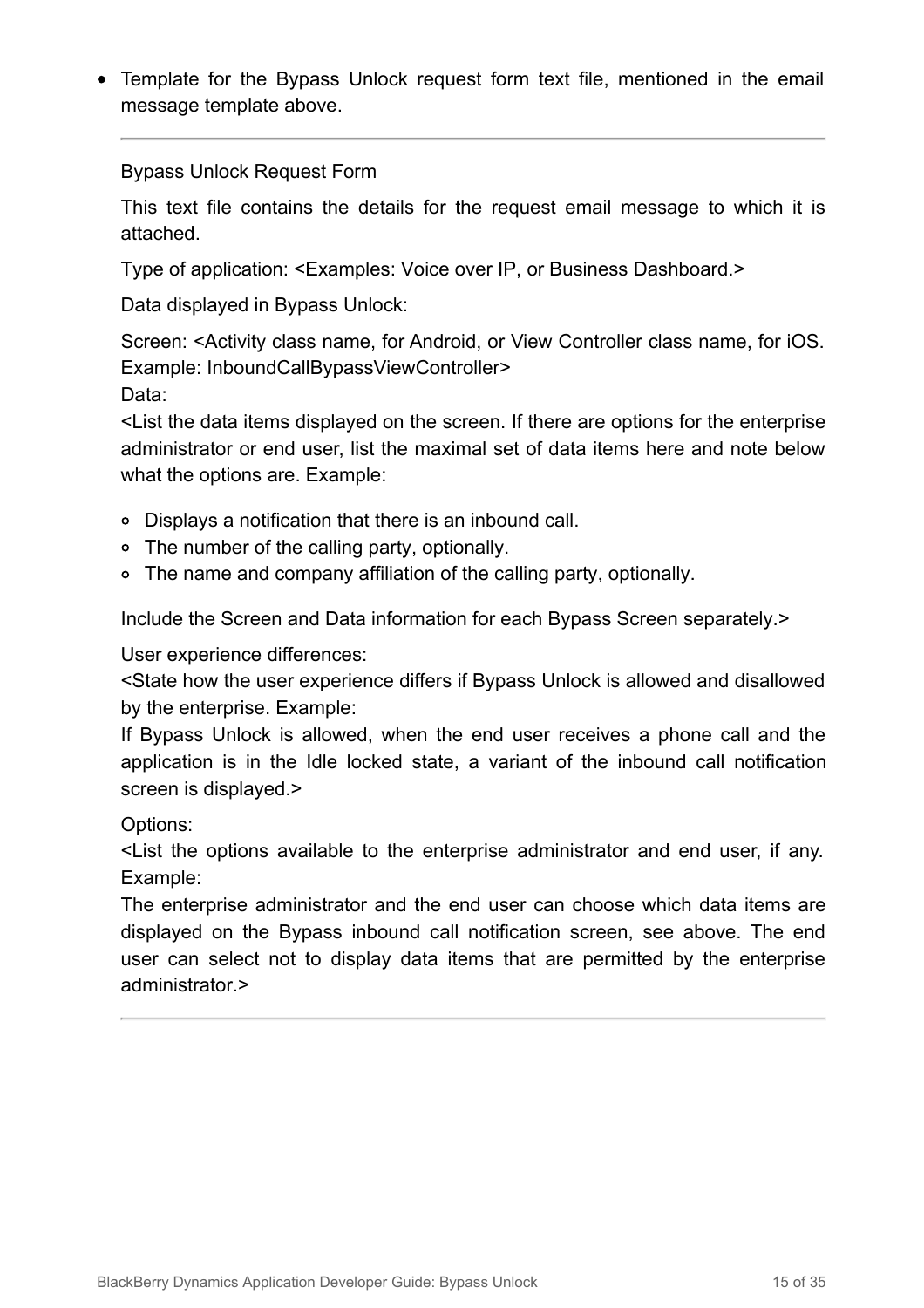### <span id="page-15-0"></span>**Example Registration Messages**

The following is a sample Bypass Unlock registration message for Android. It would be inserted into the application settings.json file. The signature has been shortened for convenience.

```
"GDPermissions": [
    {
        "Signature": "0b9aeff6...1ced54863754d9",
        "SignatureScheme": "RSAv1",
        "Permission":
        {
            "nativeApplicationId": "com.good.example.sdk.bypassunlock",
            "GDApplicationId": "com.good.example.sdk.bypassunlock",
            "BypassUnlockPermission": "1"
       }
   }
]
```
The following is a sample Bypass Unlock registration message for iOS. It would be inserted into the application Info.plist file. The signature has been shortened for convenience.

```
<key>GDPermissions</key>
<array>
   <dict>
        <key>Permission</key>
        <dict>
            <key>BypassUnlockPermission</key>
            <string>1</string>
            <key>GDApplicationId</key>
            <string>com.good.example.sdk.bypassunlock</string>
            <key>nativeApplicationId</key>
            <string>com.good.example.sdk.bypassunlock</string>
        </dict>
        <key>Signature</key>
        <string>0b9aeff...ced54863754d9</string>
        <key>SignatureScheme</key>
        <string>RSAv1</string>
    \langledict\rangle</array>
```
#### <span id="page-15-1"></span>**When to make a subsequent registration request**

The registration message generally remains valid through updates to your application and through new versions of the SDK. However, you will need to request access again if:

- The native application identifier changes, i.e. the package name, for Android, or the bundle identifier, for iOS.
- The entitlement identifier (generally known as the GD Application Identifier, or GD App ID) changes.
- A new Bypass screen is added.
- Additional data items are added to an existing Bypass screen.
- There is any other substantial change to the Bypass Unlock aspect of the application.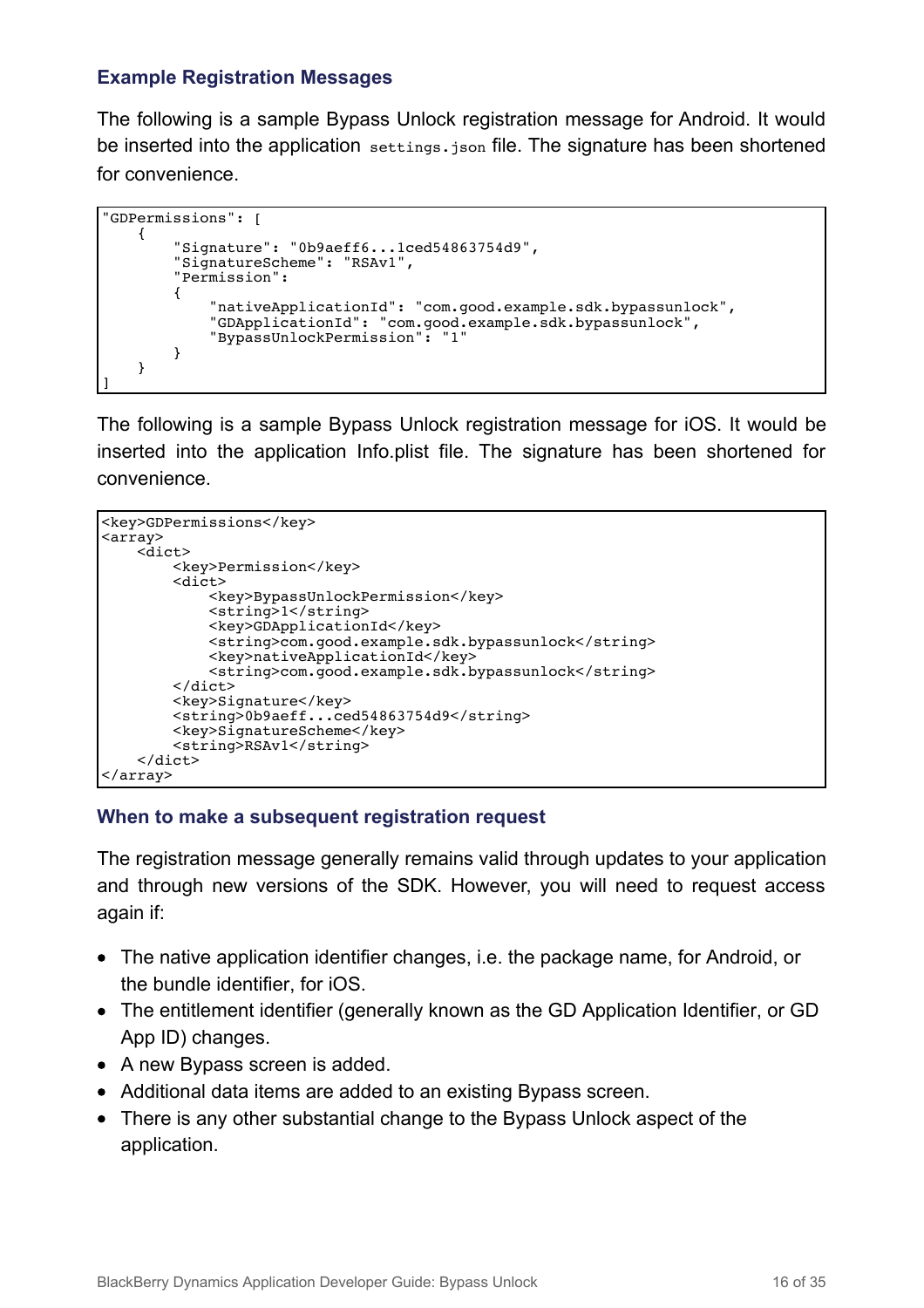# <span id="page-16-0"></span>**Discussion**

Some points arising from the implementation tasks, above, are discussed in the following.

#### <span id="page-16-1"></span>**User Experience and User Interface**

You could begin your implementation by deciding which parts of the user experience (UX) of your application will benefit from Bypass Unlock. For example, one part of a VoIP user experience that would benefit could be answering a call.

Each part of the UX to which Bypass Unlock will apply must be isolated in a separate screen in the user interface (UI). For the different mobile platforms, a screen corresponds to:

- An Activity, in an Android application.
- A View Controller, in an iOS application.

You might have to create new UI screens, if any part of the UX to which you will apply Bypass Unlock isn't already isolated on a separate screen, or set of screens.

The part of the UX to which Bypass Unlock will apply might already be on a separate screen, in which case you won't have to create any new screens. For example, in a VoIP application there might already be a separate Inbound Call screen.

#### <span id="page-16-2"></span>**Bypass Unlock Data**

There are a number of approaches you can take to the presentation of enterprise data on a Bypass screen.

• No data on Bypass screens.

The most secure approach could be to display no data on Bypass screens. This is simple but might lead to a worse UX in some applications. The following examples illustrate this approach.

- The Inbound Call screen in a VoIP application alerts the user that there is an inbound call but doesn't include any information about the caller. The user would then have to make an uninformed decision to accept or reject the call.
- An application for field engineers could have a Bypass screen, the Utilities screen, from which the user can open the device camera. If the user takes a picture, the image data is written to the secure store, and the application returns to the Utilities screen. There is no way for the user to view captured images from a Bypass screen, nor in the native photo gallery application.
- An application for note-taking could have a Bypass screen, the Quick Note screen, on which the user can write themselves a text note. When the user saves the note, it is written to the secure store, and the screen is cleared. There is no way for the user to view saved notes from a Bypass screen.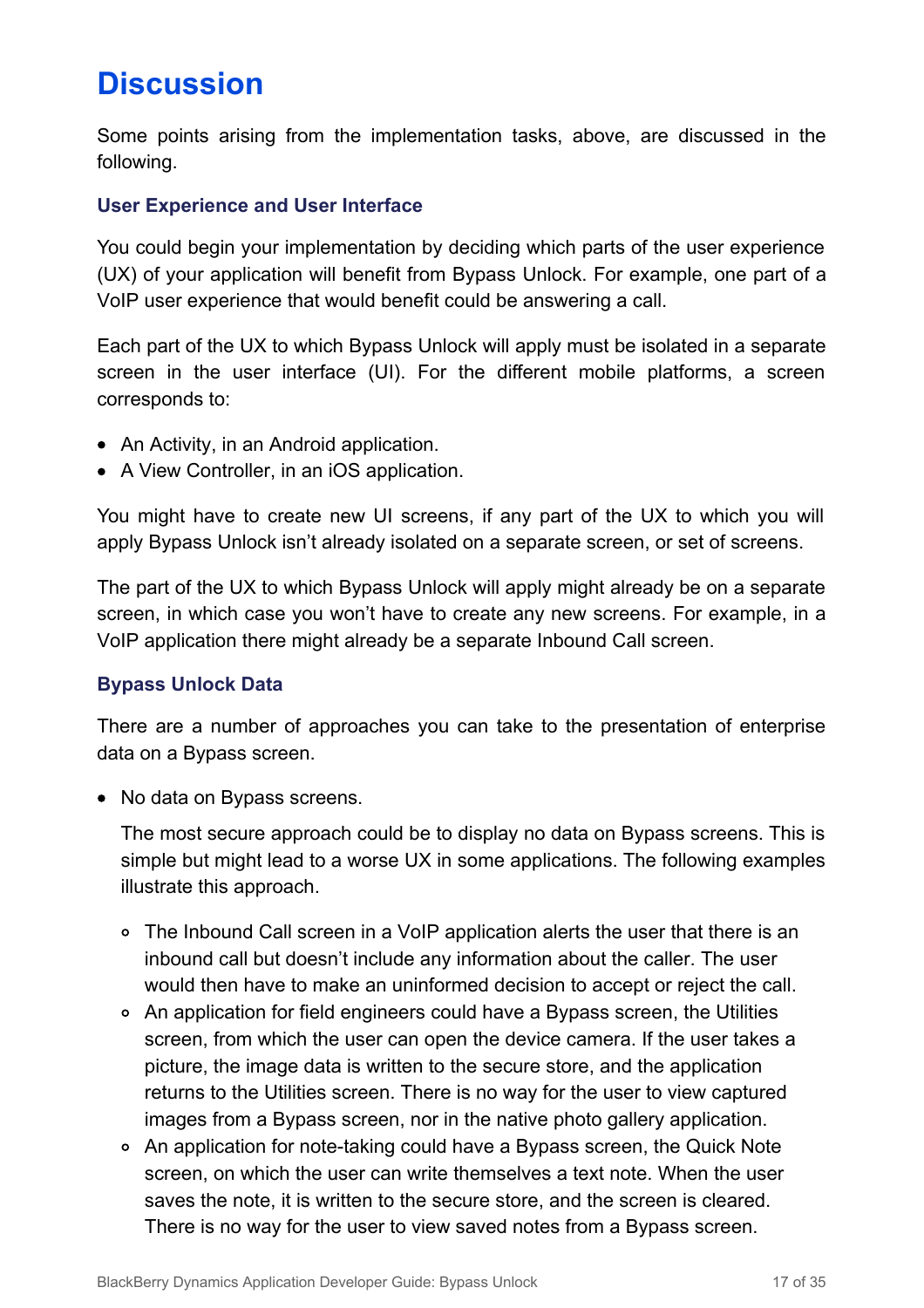• No enterprise data on Bypass screens.

A less secure approach then displaying no data at all would be to display no data that came from the enterprise.

The following examples illustrate this approach.

- The Inbound Call screen in the previous example could display the caller's phone number. It wouldn't compare the caller's number to the numbers in the user's enterprise address book, so wouldn't display the name or company affiliation of the caller.
- The Utilities screen in the previous example could display a count of the number of photos captured, and the time of the last capture.
- The Quick Note screen in the previous example could display a count of the number of notes saved, and the time of the last save.
- Less valuable enterprise data on Bypass screens.

A less secure approach than displaying no enterprise data would be to display enterprise data that is somehow less valuable than that in the main part of the application UI. Depending on what type of enterprise data the application handles, one or more of the following might apply.

- Summarised data is less valuable than detailed data.
- Old data is less valuable than new data.

The following examples illustrate this approach.

- An application for workflow could display the number of outstanding items in the user's inbox, and the number of items for which the user is awaiting actions by others.
- An application with a project status dashboard displays information from yesterday, or from the last time the user authenticated.
- Limited enterprise data on Bypass screens.

Another approach that is less secure than displaying no enterprise data would be to display a very limited subset of enterprise data.

The following examples illustrate this approach.

- The Inbound Call screen in the earlier examples could display the name of the caller, but not any other names.
- The Utilities screen in the earlier examples could display the last photo taken, but not any others.
- The workflow application in the previous example could display the newest item in the user's inbox, but not any other items.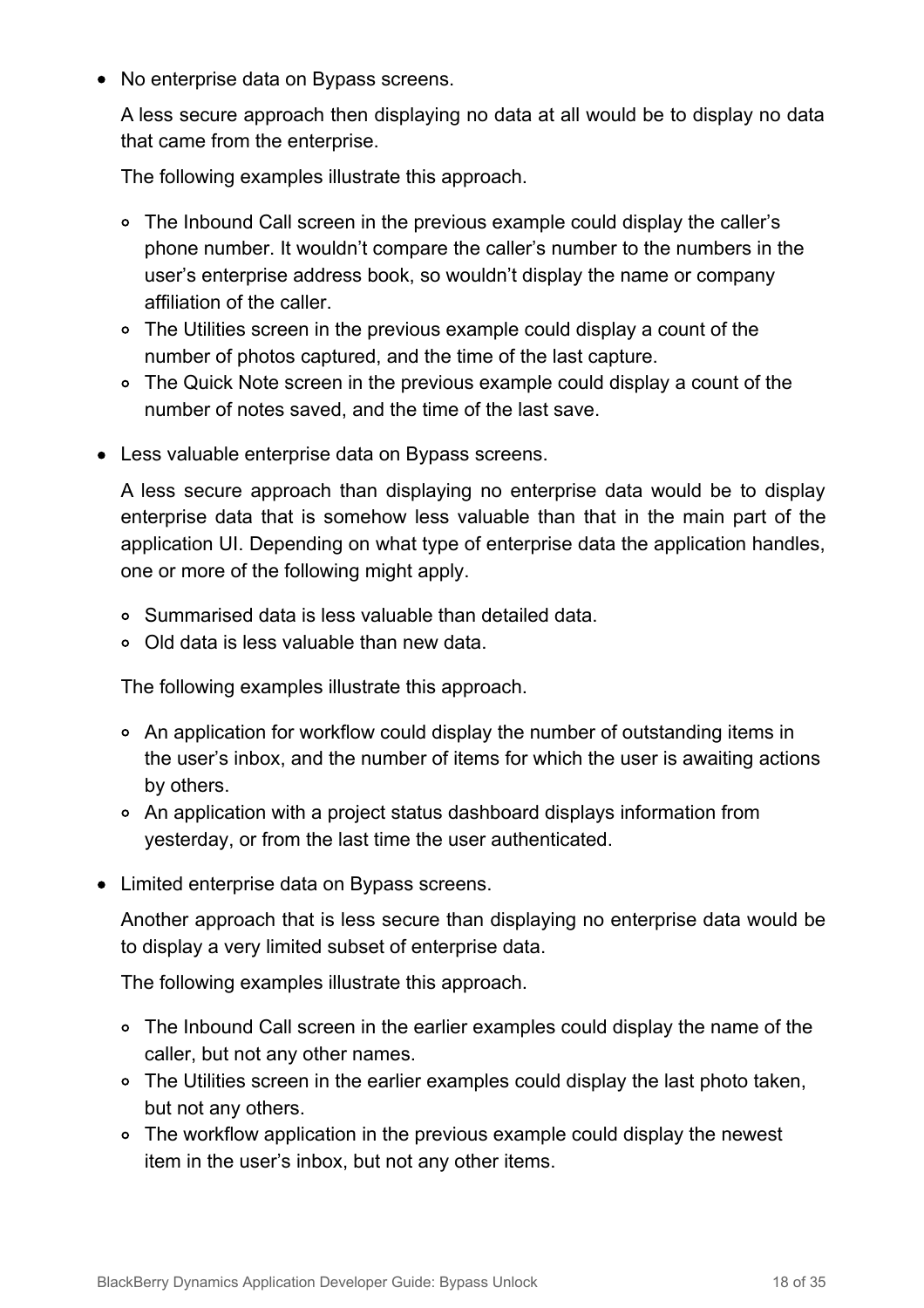#### <span id="page-18-0"></span>**Further options for administrators and end users**

In case it isn't obvious which of these applies best to your application, you could give options to the enterprise administrator, or to the end user, or to both.

For example, the enterprise administrator could have an option to select what information is shown on the Inbound Call screen in the above examples. The end user could also have an option.

If you give options to both the administrator and the end user, the end user must be restricted to selecting a more secure setting than the administrator. For example, the administrator might select to show the phone number of an inbound caller in a VoIP application. The end user could still select to show nothing, but couldn't select to show the caller's name.

Options for the enterprise administrator would be implemented as Application Policy settings. Options for the end user would be implemented in the settings or preferences UI in the mobile application.

#### <span id="page-18-1"></span>**Bypass versions of screens**

Whichever approach you take might require the creation of Bypass Unlock versions of existing UI screens.

For example, if the end user of a VoIP application happens to be authenticated and active when they receive a call, a full Inboud Call screen could be displayed. The screen could show the name and company affiliation of the caller, and could have obtained that information from enterprise data. But, if the application UI had been idle locked at the time of the call, a limited version of the screen could be shown instead. The full screen would be a Protected screen; the limited version would be a Bypass screen.

The application can track the following conditions:

- $\bullet$  Idle lock is in effect.
- Bypass Unlock is allowed by the enterprise.

If both conditions are met at the time the call is received, the application would display the limited Bypass screen. Otherwise, it would display the full Protected screen. Note that there would be no point in displaying the limited screen if Bypass Unlock isn't allowed. The end user would have to authenticate to view the screen in that case, so they might as well be shown the full screen.

#### <span id="page-18-2"></span>**Bypass Unlock is optional**

The enterprise will always have the option to disallow Bypass Unlock for your application. The UI of your application mustn't depend on Bypass Unlock always being allowed.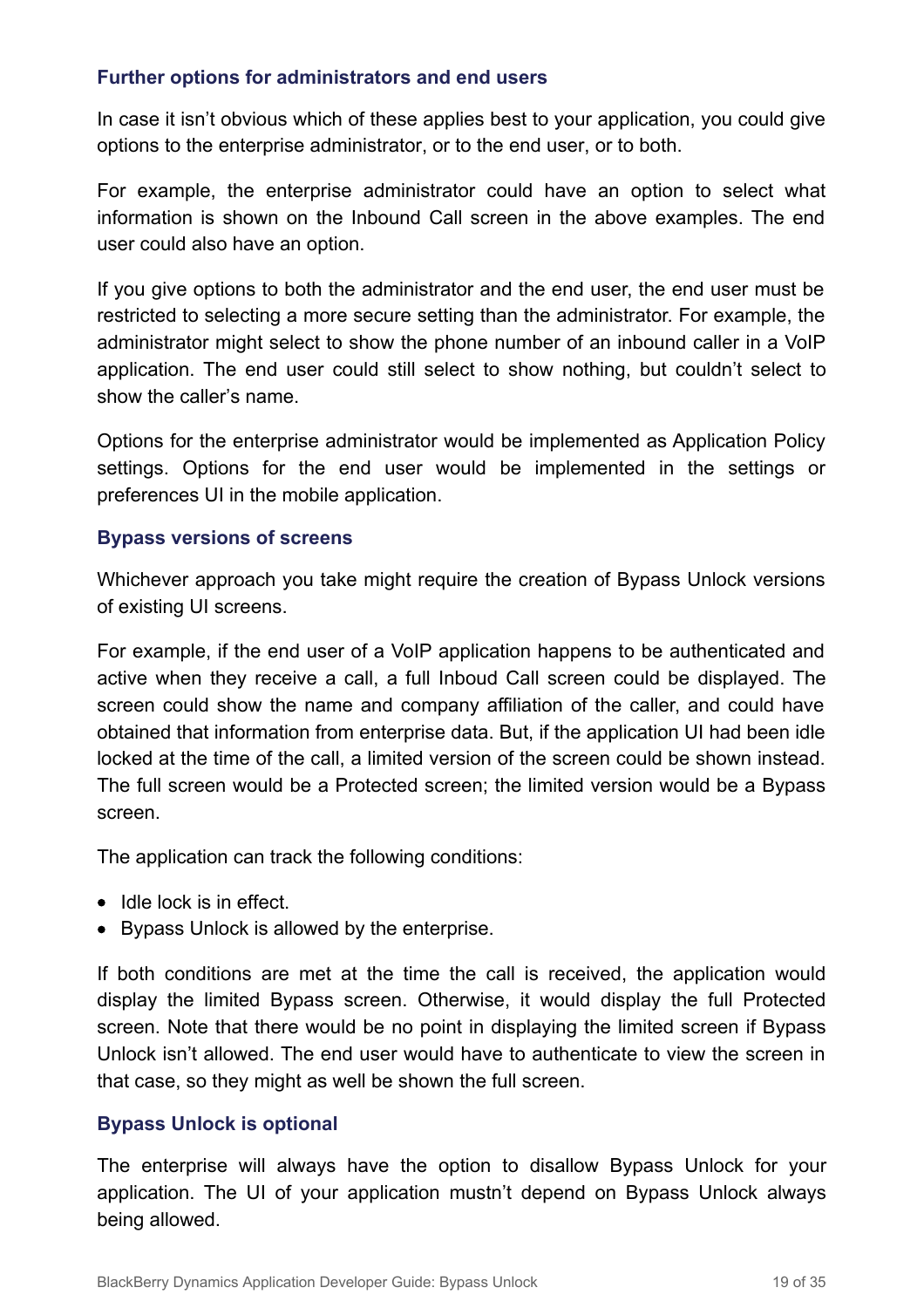### <span id="page-19-0"></span>**Transition from Bypass to Protected**

If your application attempts to display a Protected screen when the UI is locked, the unlock screen will be superimposed. That still applies if a Bypass screen is current when the attempt to display a Protected screen is made. The transition from a Bypass screen to a Protected screen is a special case that should be handled by your application.

The transition from Bypass UI to Protected can be handled with the folowing implementation.

• Track the idle lock.

Your application can be notified of state changes, including the expiry of the idle time out. The runtime dispatches an event every time the status changes. For the different mobile platforms:

- Android applications can include a GDAppEventListener instance. When the idle time out expires, the listener onGDEvent method will be invoked and passed a GDAppEvent with the following characteristics:
	- The getEventType() accessor will return GDAppEventNotAuthorized.
	- The getResultCode() accessor will return GDErrorIdleLockout.
- iOS applications can include a GDiOSDelegate instance. When the idle time out expires, the delegate handleEvent: function will be invoked and passed a GDAppEvent with the following property values:
	- type GDAppEventNotAuthorized.
	- code GDErrorIdleLockout.

When your application is notified of idle lock, set an internal flag, and put one or both of the following into effect.

• Highlight options that will lead to transition.

For example, show a padlock icon by any button on a Bypass screen that opens a Protected screen.

If the Bypass screen is part of the main UI, and could be shown when there is no idle lock in effect, then the highlight should only be shown if there actually is an idle lock.

Warn the user and give them a cancel option before transition.

For example, if the user presses a button on a Bypass screen that would open a Protected screen, show a message like "Authentication will be required" with OK and Cancel options.

The same advice applies to the warning as to the highlight in the previous point. A cancel option need only be offered if an idle lock actually is in effect.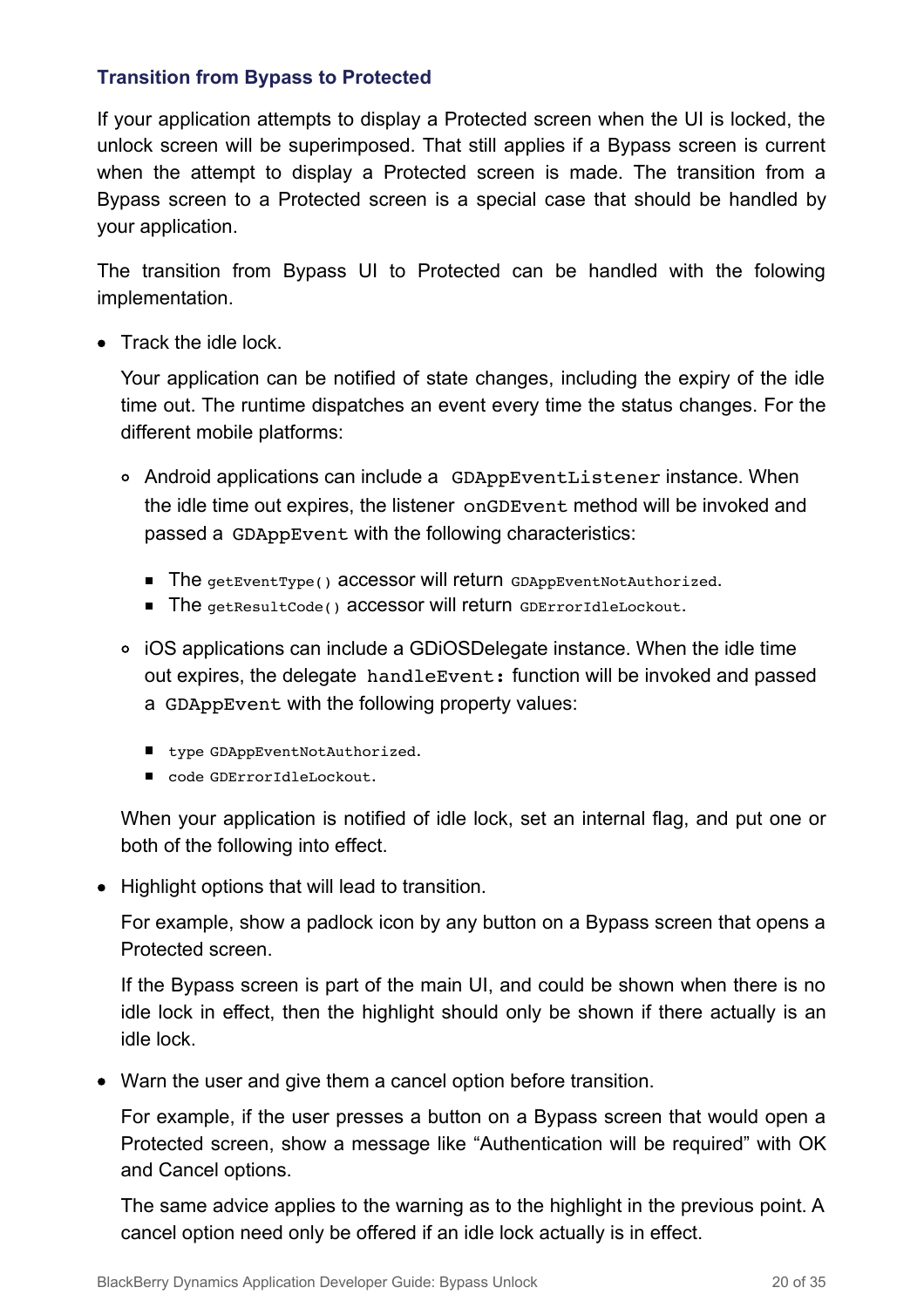In the scenario that the application UI is locked for inactivity, and a Bypass screen is open, and the user selects an option that would open a Protected screen, the unlock screen will be superimposed. There won't then be any option for the end user to cancel the unlock and return to the Bypass screen.

The above implementation is suggested as a way to avoid a poor user experience in these scenarios.

### <span id="page-20-0"></span>**Authentication Delegation**

Authentication of the end user can be delegated from one application to another. This feature, *authentication delegation*, is controlled by enterprise policy. If authentication delegation is in use, any delegating application might yield the foreground to the delegate when the idle time out expires. This could have an impact on an application that uses Bypass Unlock.

Consider the following scenario:

- An end user is running your application in foreground.
- Authentication delegation is specified by enterprise policy, to an application other than yours.
- The idle time out expires.

What will happen is that the other application will be brought to the foreground, and will show the unlock screen. If your application then attempts to show a Bypass screen, nothing will appear to the user, because the other application will be in foreground. Note that the scenario is unlikely to happen in typical usage.

If the application is in foreground, then the user will probably be interacting with it and the idle time out won't expire. Also, the idle time out would generally be longer than the device's native screen time out. This means that the application user interface will already be hidden when the idle time out expires.

You can reduce the likelihood of a poor user experience in the authentication delegation scenario, by tracking the native screen state. When your application is hidden by expiry of the native screen timer, immediately display a Bypass screen if there is one that is suitable to the current screen. When the hidden state of your application is cleared, check the idle lock.

- If the idle lock isn't in place, you can display the original screen that was open when your application was hidden.
- If the idle lock is in place, do nothing and leave the Bypass screen displayed.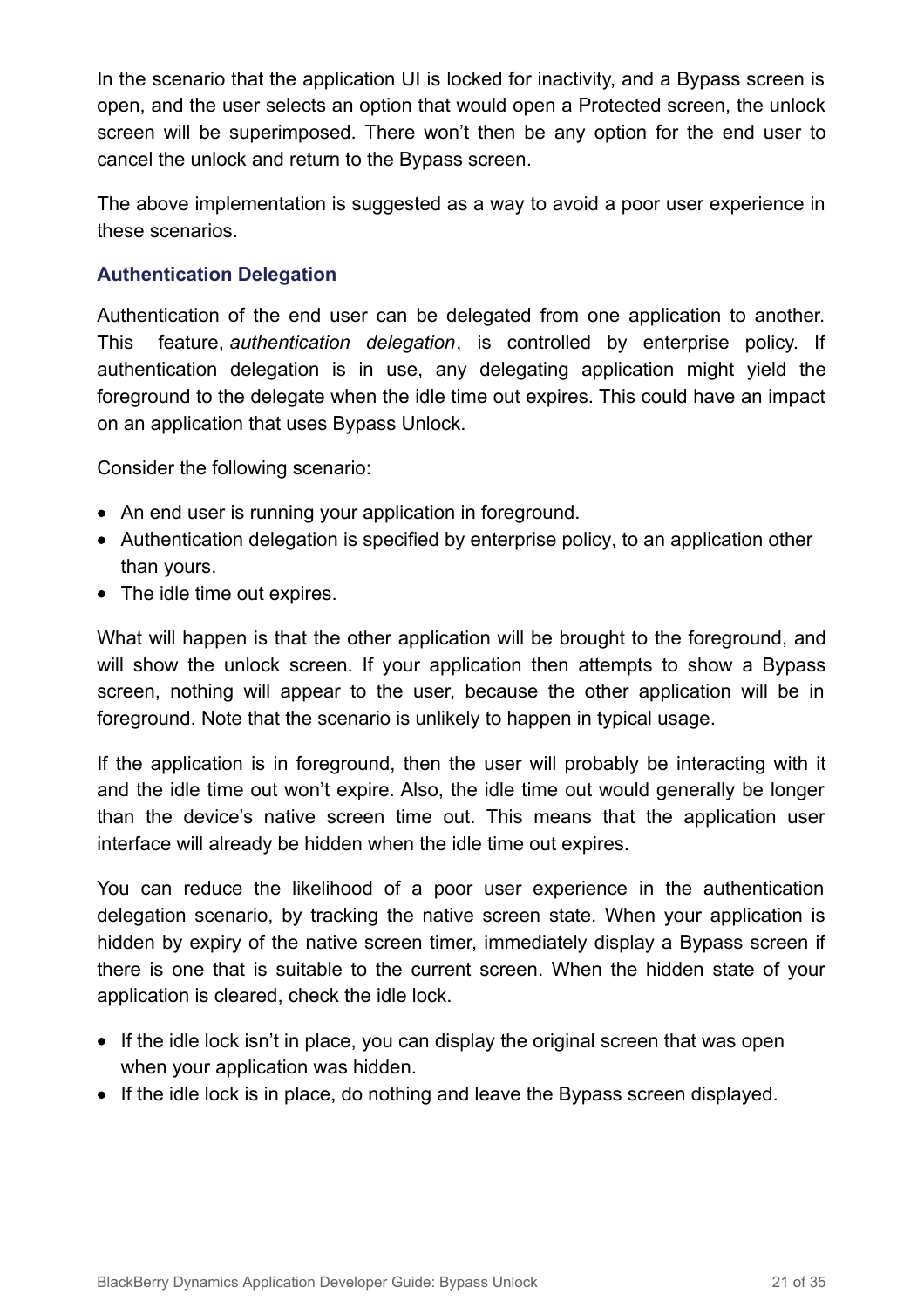### <span id="page-21-0"></span>**Fingerprint Authentication**

The product for iOS supports use of Touch ID for authentication of the end user, in certain situations and as controlled by enterprise policy settings. It is possible that the device will superimpose a prompt for the user to authenticate with a fingerprint even when a Bypass screen is displayed. This cannot be controlled by BlackBerry Dynamics, nor by your application code.

### <span id="page-21-1"></span>**Enterprise Policy Setting**

You must give the enterprise administrator the option to disallow Bypass Unlock in your application. Implement this as an Application Policy.

Implementation has the following parts.

Create an Application Policies definition file, if your application doesn't have one.

In case you require an introduction to the Application Policies feature, there is a technical brief on the application developer portal here: <https://community.good.com/docs/DOC-1543>

The brief contains references to more technical and detailed resources, including the application programming interface references.

• Add a definition for the Bypass Unlock Policy setting to your Application Policy file.

The policy setting must have a number of characteristics, as shown in the following XML snippet.

```
1 - -Bypass Unlock Policy setting
    ============================
    The following setting controls whether Bypass Unlock is allowed or
    disallowed. It must be a checkbox setting.
-->
<setting name="GD_SDK_Security_AllowBypassUnlock" >
1 -The name attribute in the preceding tag must have the same value
    as the GDBypassUnlockPolicySetting in the settings.json or
    Info.plist file.
-->
    <checkbox>
       <key>GD_SDK_Security_AllowBypassUnlock</key>
        <! -The key must have the same value as the name attribute
            in the setting tag.
        -->
        <label
            >Allow parts of the user interface to be displayed when
            idle lock is in place.</label>
        <value>false</value>
        < 1 - -The default, above, must be that Bypass Unlock isn't
            allowed.
        -->
    </checkbox>
</setting>
```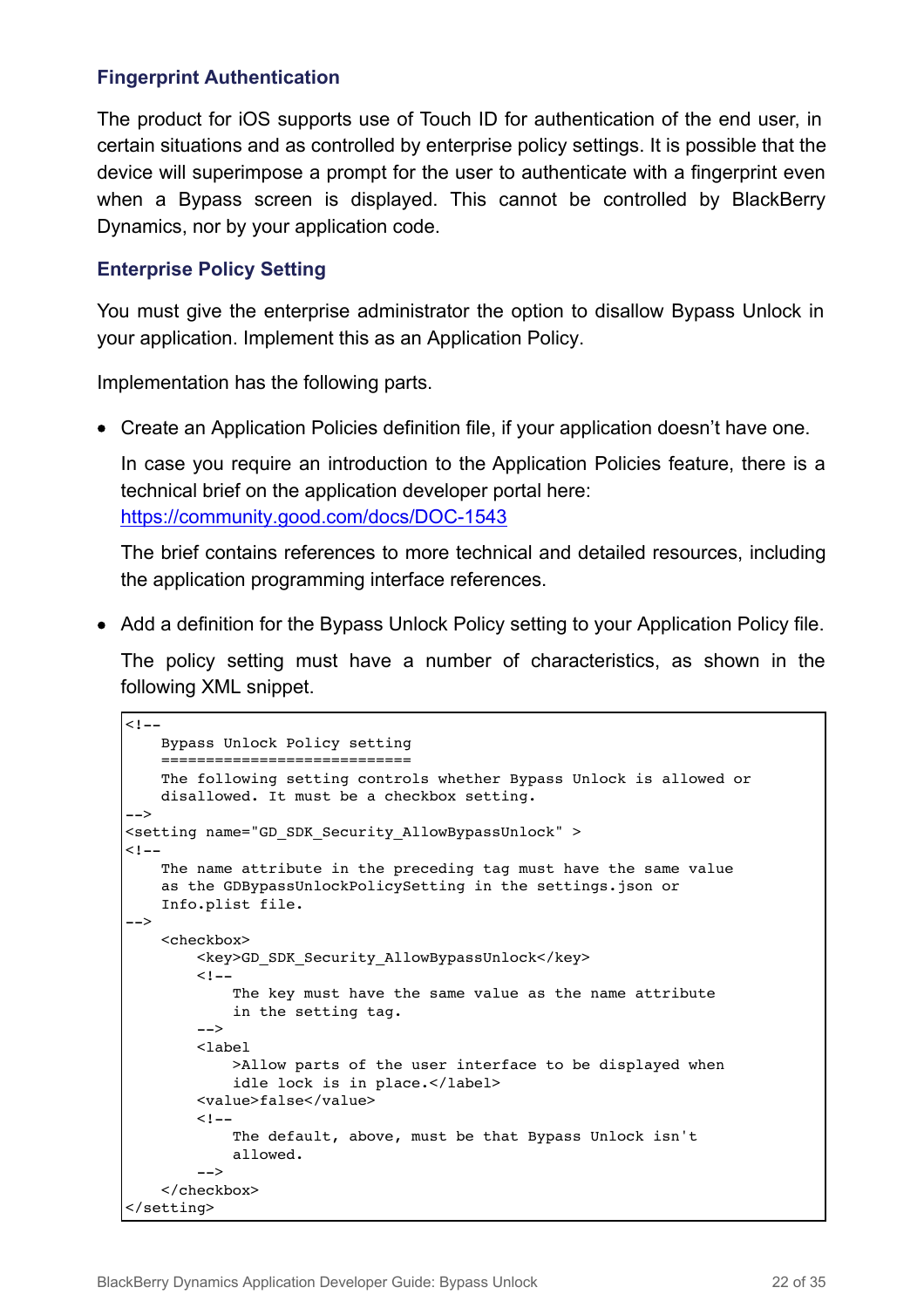• Include the setting in the structural part of the Application Policies file.

The structural part of the file, i.e. the top-level pview tag, defines how the settings will be arranged in the collection that is made available to the application code by the runtime. Every defined setting must appear in the structural part of the file.

The structural part also defines how settings will appear to the enterprise administrator in the management console policy set editor. It is best practice to list the Bypass screens in description text, so that the enterprise administrator can make an informed decision about allowing Bypass Unlock.

The following snippet is an example of the structural part of the definition.

```
<pview>
   <! -- Rest of the Application Policies go here. -->
   <!-- Separate tab for features, like Bypass Unlock. -->
   <pview type="tabbed" key="BlackBerryDynamicsFeatures">
       <title>BlackBerry Dynamics Features</title>
       <pe ref="GD_SDK_Security_AllowBypassUnlock" />
       < 1 - -The ref attribute in the preceding tag must have the same
           value as the name attribute of the setting tag.
           Following is a list of Bypass screens, for the benefit of
           the enterprise administrator.
        -->
       <desc> - Incoming Call Screen</desc>
       <desc> - In-Call Screen </desc>
   </pview>
</pview>
```
Check the policy before showing your Bypass screens.

If your application attempts to display a Bypass screen but Bypass Unlock isn't allowed by the enterprise, then the unlock screen will be superimposed on it. Check the Bypass Unlock Policy setting with the normal Application Policy programming interface. For the different mobile platforms:

- o In an Android application, call the GDAndroid getApplicationPolicy or getApplicationPolicyString method to get the settings as a collection or as a JavaScript Object Notation (JSON) string, respectively.
- In an iOS application, call the GDiOS getApplicationPolicy or getApplicationPolicyString functions to get the settings as a collection or JSON string, respectively.

The policy setting will be in the setting that you defined in the Application Policy file. In the above example, it is the GD\_SDK\_Security\_AllowBypassUnlock element.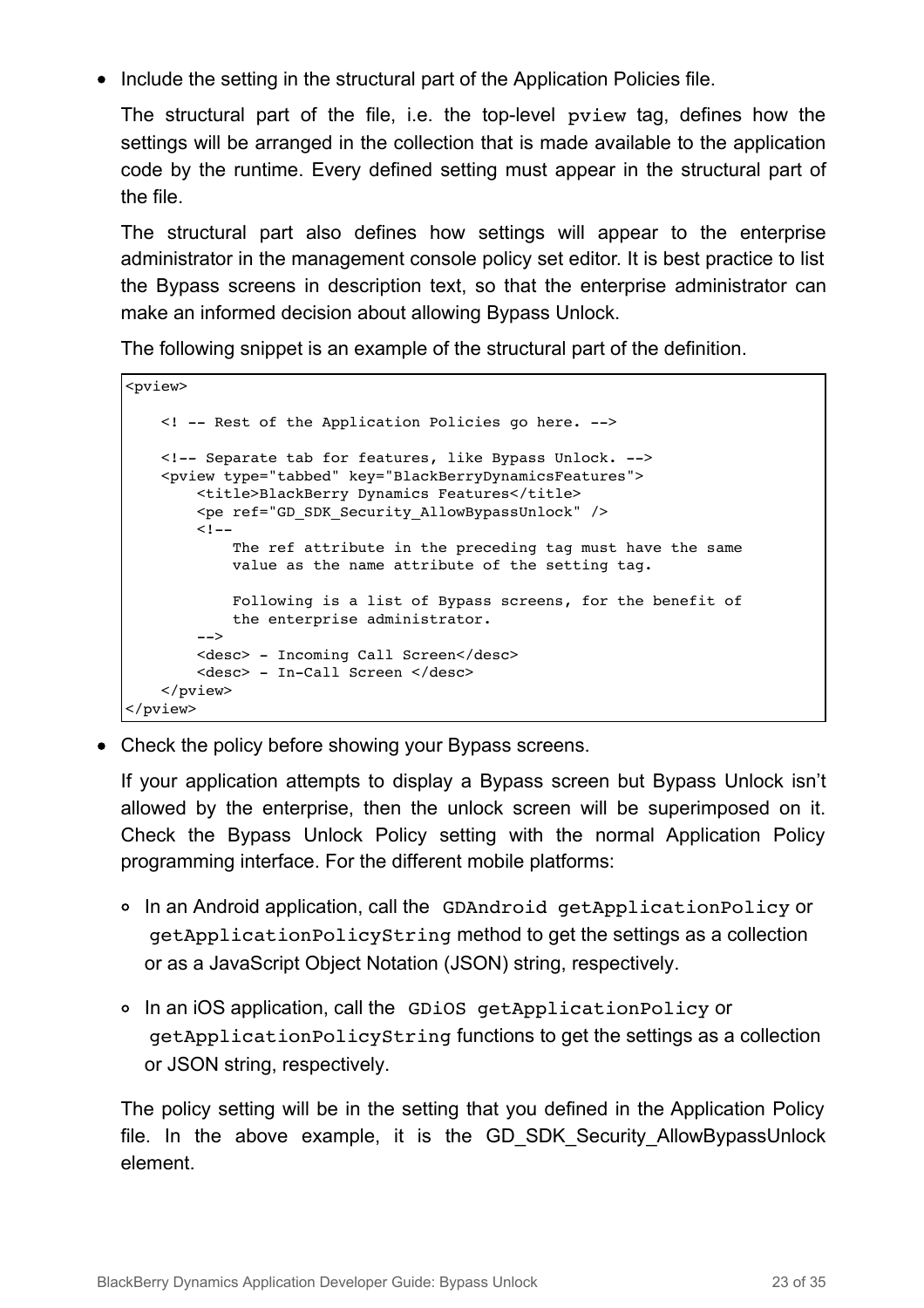### <span id="page-23-0"></span>**Designation of screens**

Designate the Bypass screens in your application as follows.

- In an Android application, the designation is made in the manifest. In the activity tag of each Bypass screen, insert a meta-data tag with the following characteristics:
	- android:name="com.good.gd.bypassunlock"
	- android:value="true"
- In an iOS application, the designation is made in the Info.plist file, in a property with the following characteristics:
	- Key: GDBypassUnlockViewControllers.
	- Type: Array of values, one per Bypass screen.
	- Array element type: String containing the class name of a View Controller that represents a Bypass screen.

There are code snippets in the Implementation Essentials, above.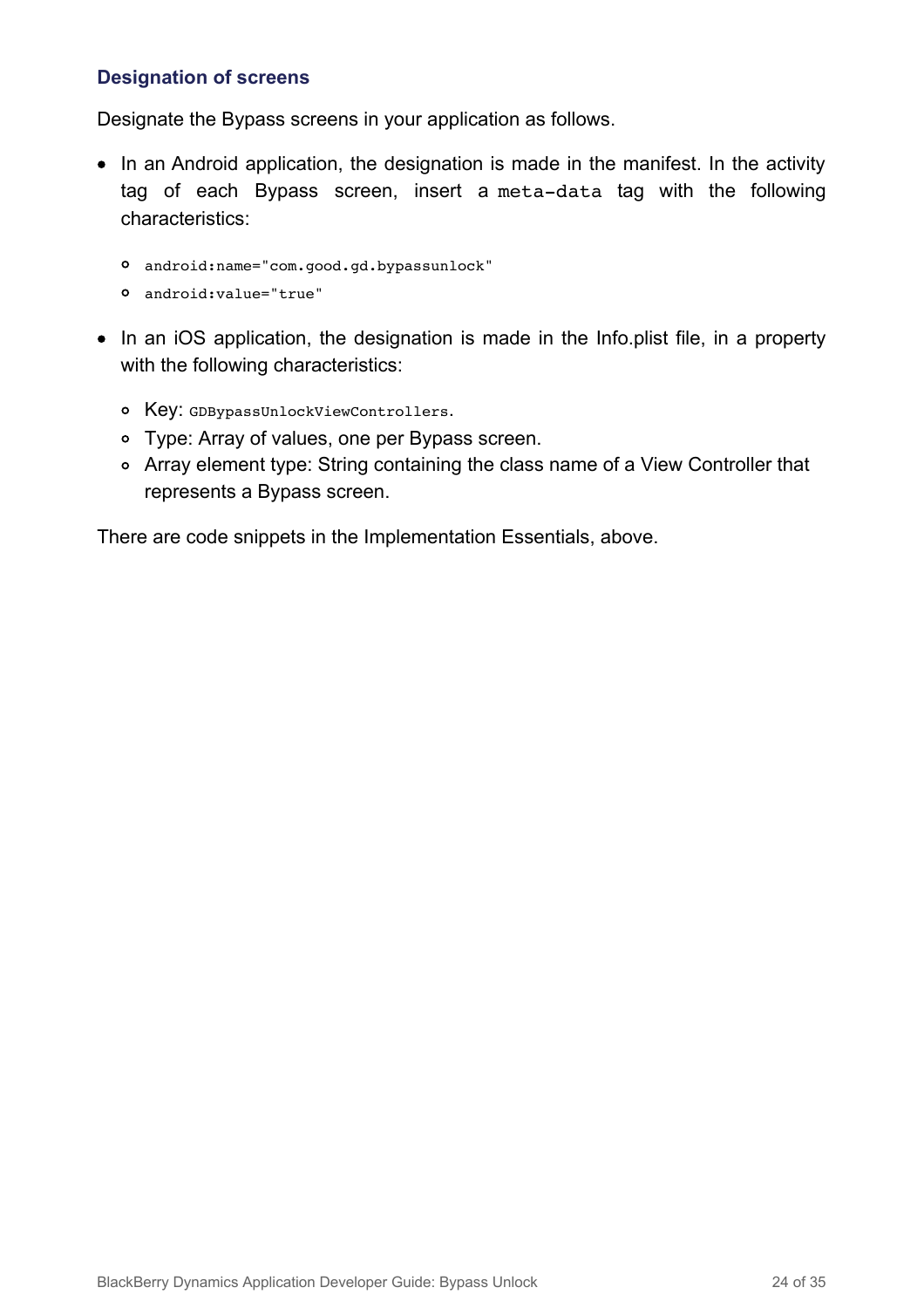# <span id="page-24-0"></span>**Sample Applications**

Each of the SDK distributions that supports Bypass Unlock comes with a sample application. The applications are pre-registered with access to the feature. They can be used as starting points for implementation in your application.

Each of the sample code projects includes an Application Policies definition XML file.

### <span id="page-24-1"></span>**Sample Bypass Unlock Application for Android**

The following screen capture images are from the Bypass Unlock sample application for Android.

• MainActivity screen.

The MainActivity is a Protected screen. It gives instructions how to demonstrate the Bypass Unlock feature in the application, and shows a diagnostic dump of the current application policy setting.

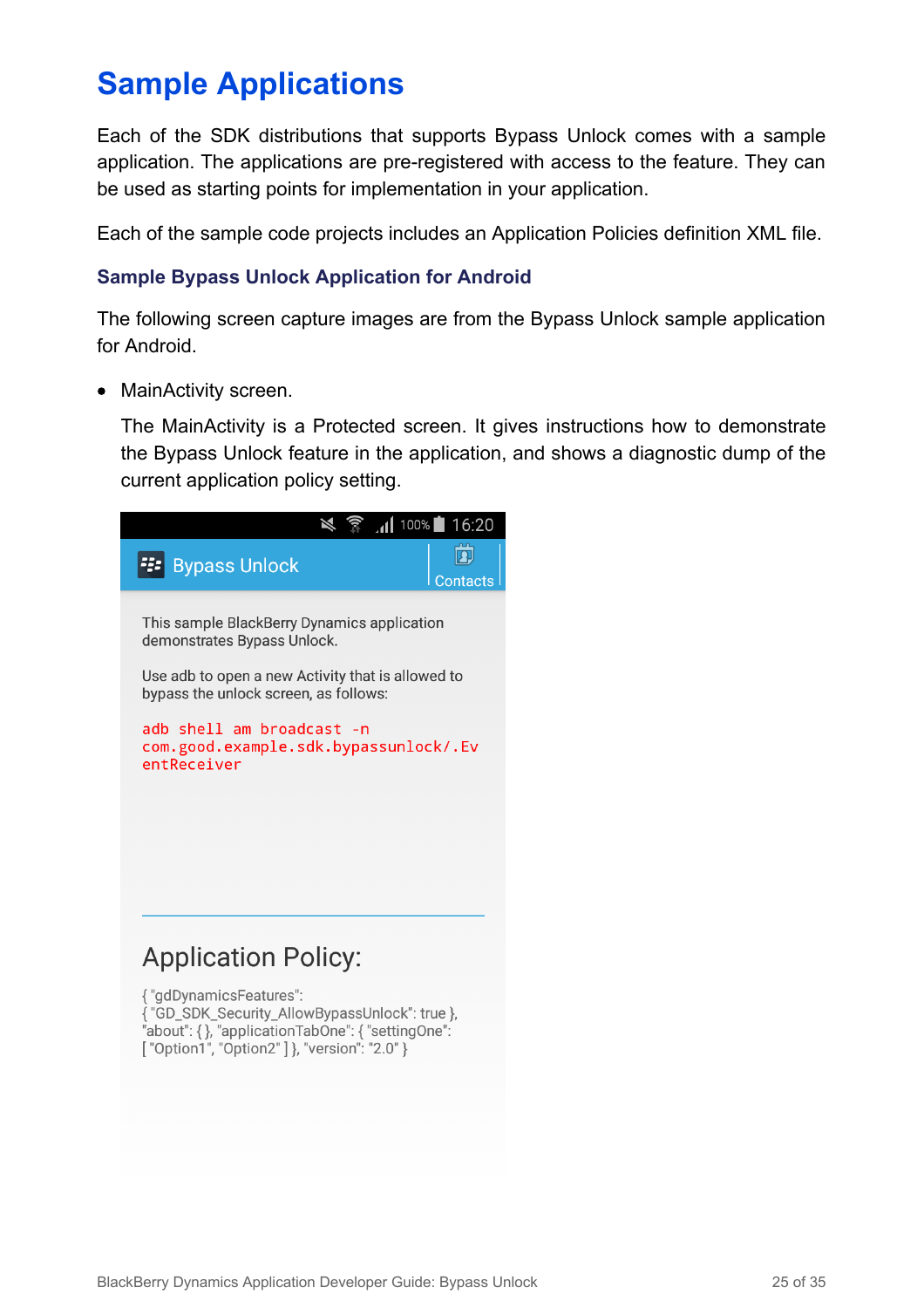• IncomingEventActivity screen.

The IncomingEventActivity is a Bypass screen. It demonstrates notification of the end user during idle lock. The switch at the bottom of the screen shows the idle lock state.

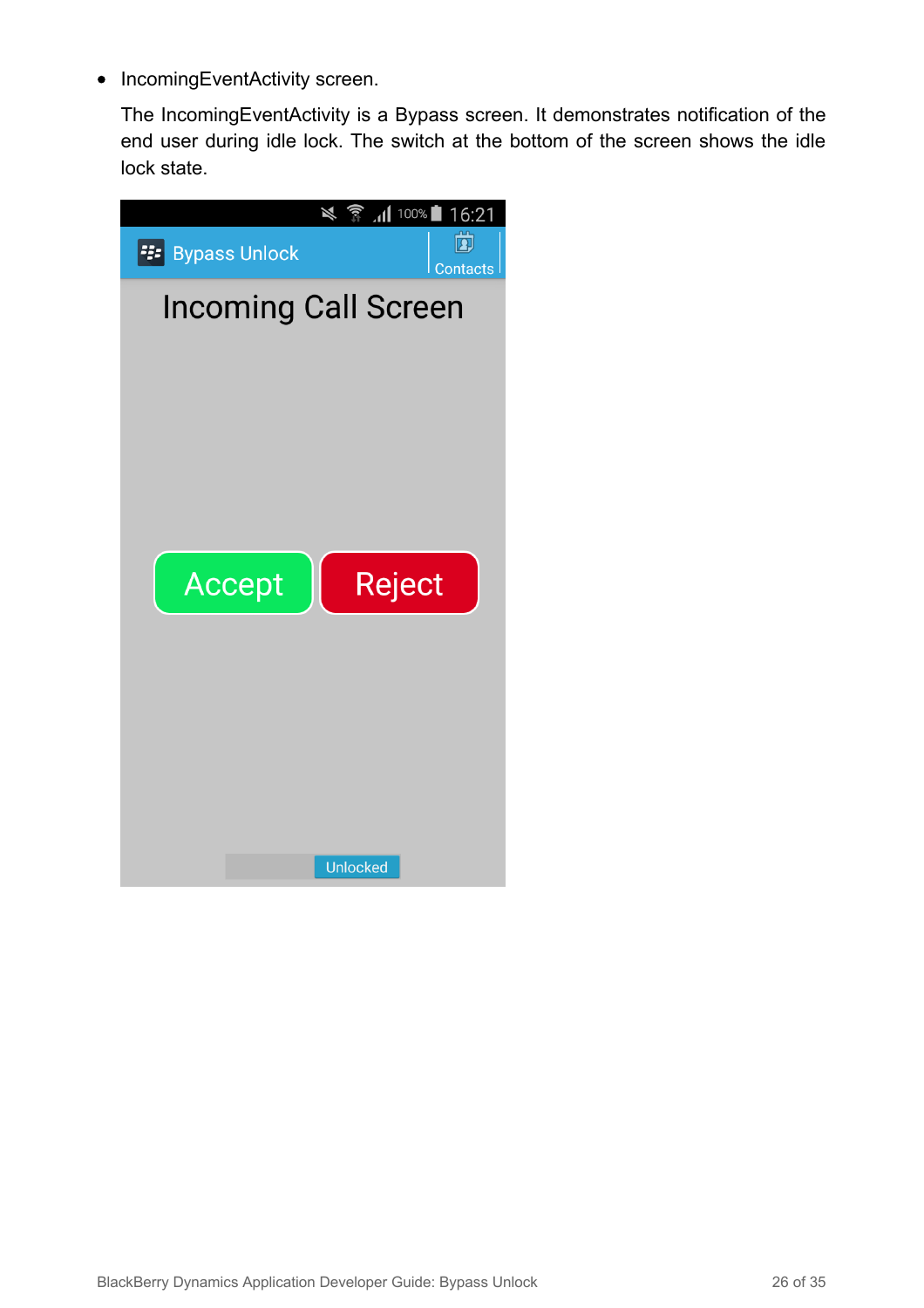• InCallActivity screen.

The InCallActivity is also a Bypass screen. It demonstrates offering the end user an action when the application is locked. The switch at the bottom of the screen shows the idle lock state. Note that there is an option for the user to open their Contacts.

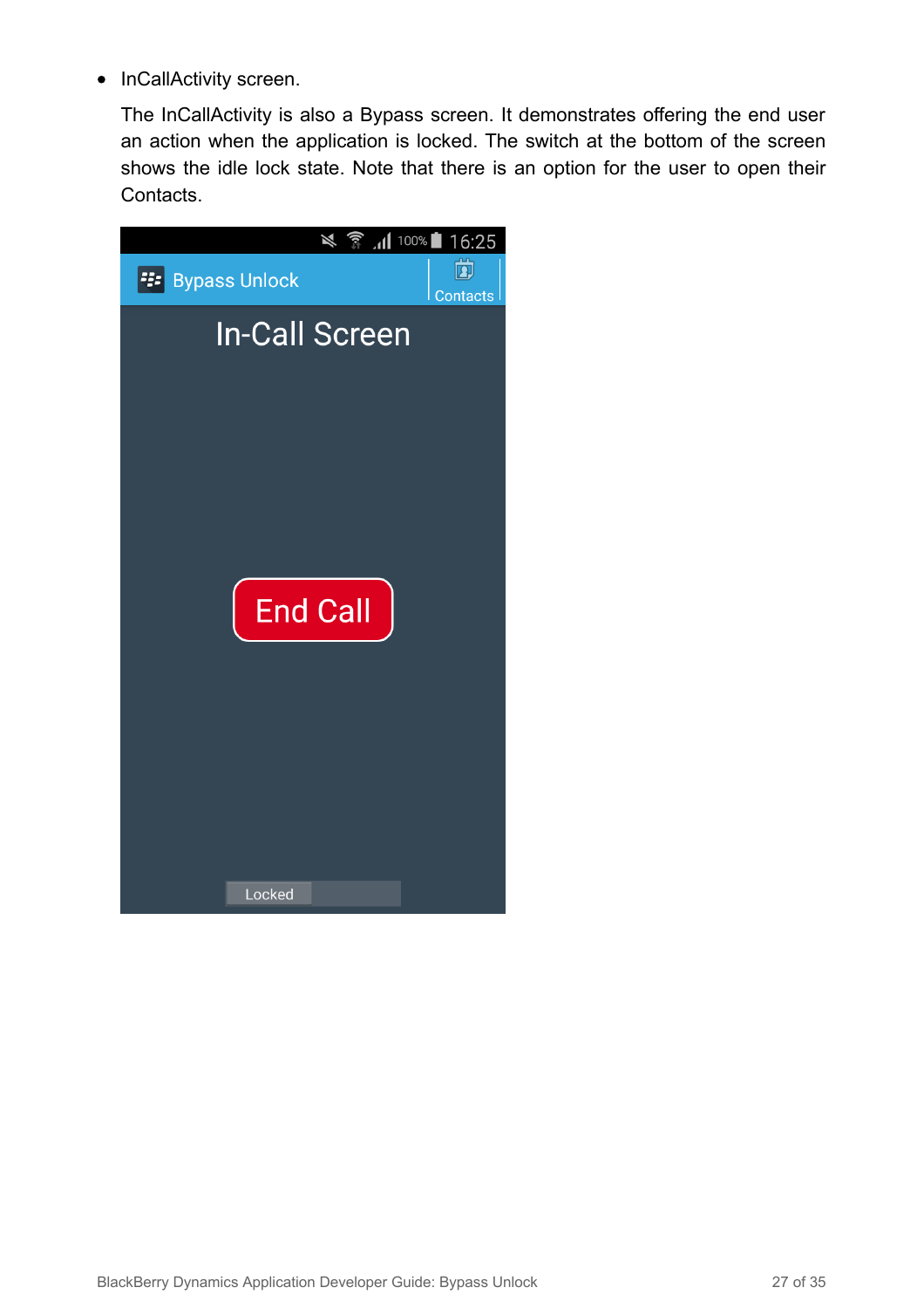• InCallActivity warning before attempting to open Contacts.

If the user selects to open their Contacts from the InCallActivity screen, and the application is idle locked, then a warning is displayed. This is shown in the following screen capture image.



If the user cancels, the application returns to the InCallActivity screen. If the user proceeds, they will have to authenticate. The user's Contacts won't be displayed unless the user is authenticated.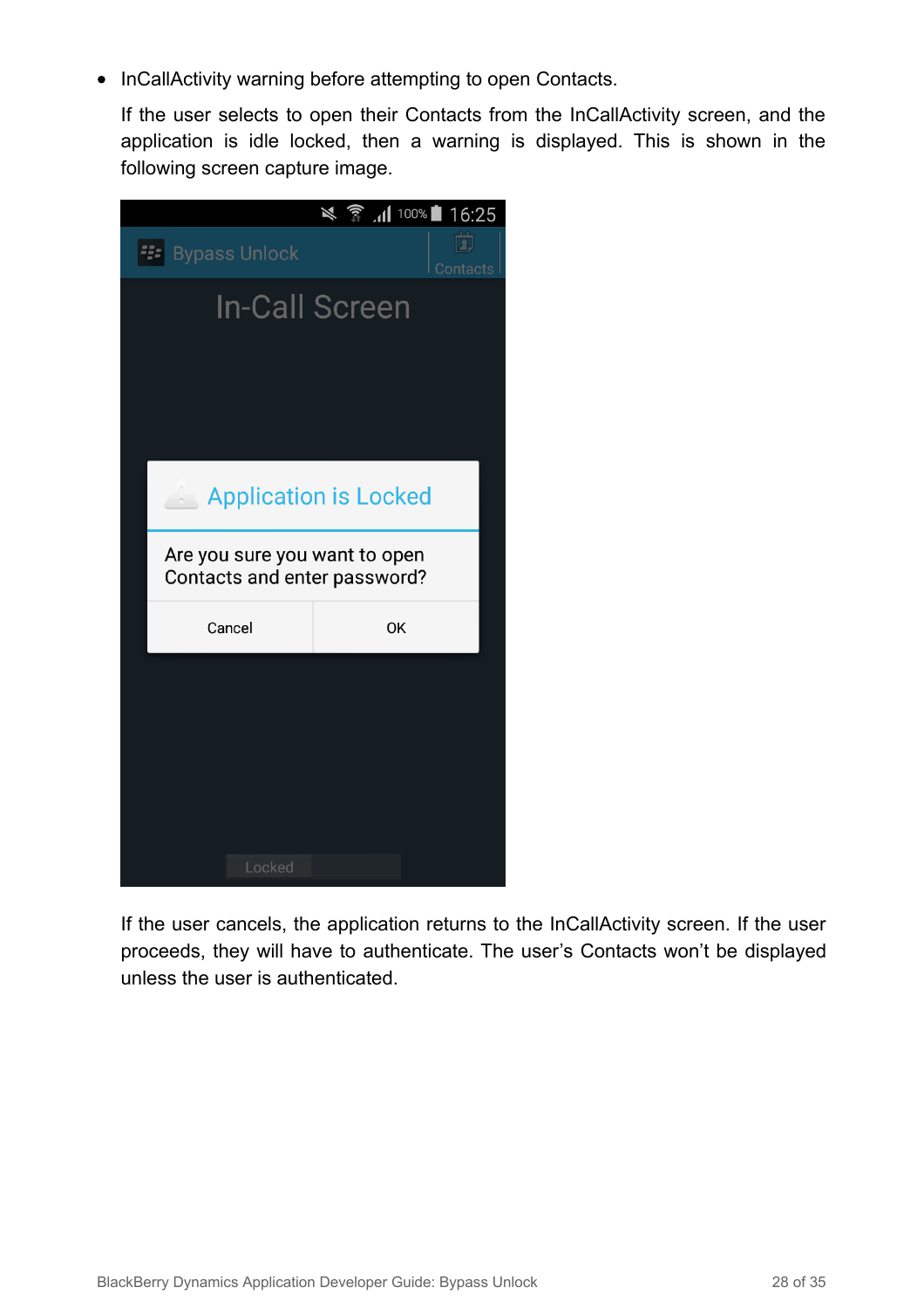ContactsActivity screen.

The ContactsActivity is a Protected screen. It displays the user's Contacts.

|                         | $\leq$ $\frac{1}{3}$ $\frac{1}{100\%}$ 16:26 |
|-------------------------|----------------------------------------------|
| <b>E:</b> Bypass Unlock |                                              |
| <b>Mary Stansberry</b>  |                                              |
| <b>Daniel Drummond</b>  |                                              |
| Virginia Rush           |                                              |
| Kathryn Dooley          |                                              |
| <b>William Raper</b>    |                                              |
| <b>Peggy Dale</b>       |                                              |
| <b>Deloris Bromley</b>  |                                              |
| Eric Morgan             |                                              |
| Jan Anderson            |                                              |
| Georgianna Catlin       |                                              |
| <b>Eduardo Johnson</b>  |                                              |
| Christian Kittinner     |                                              |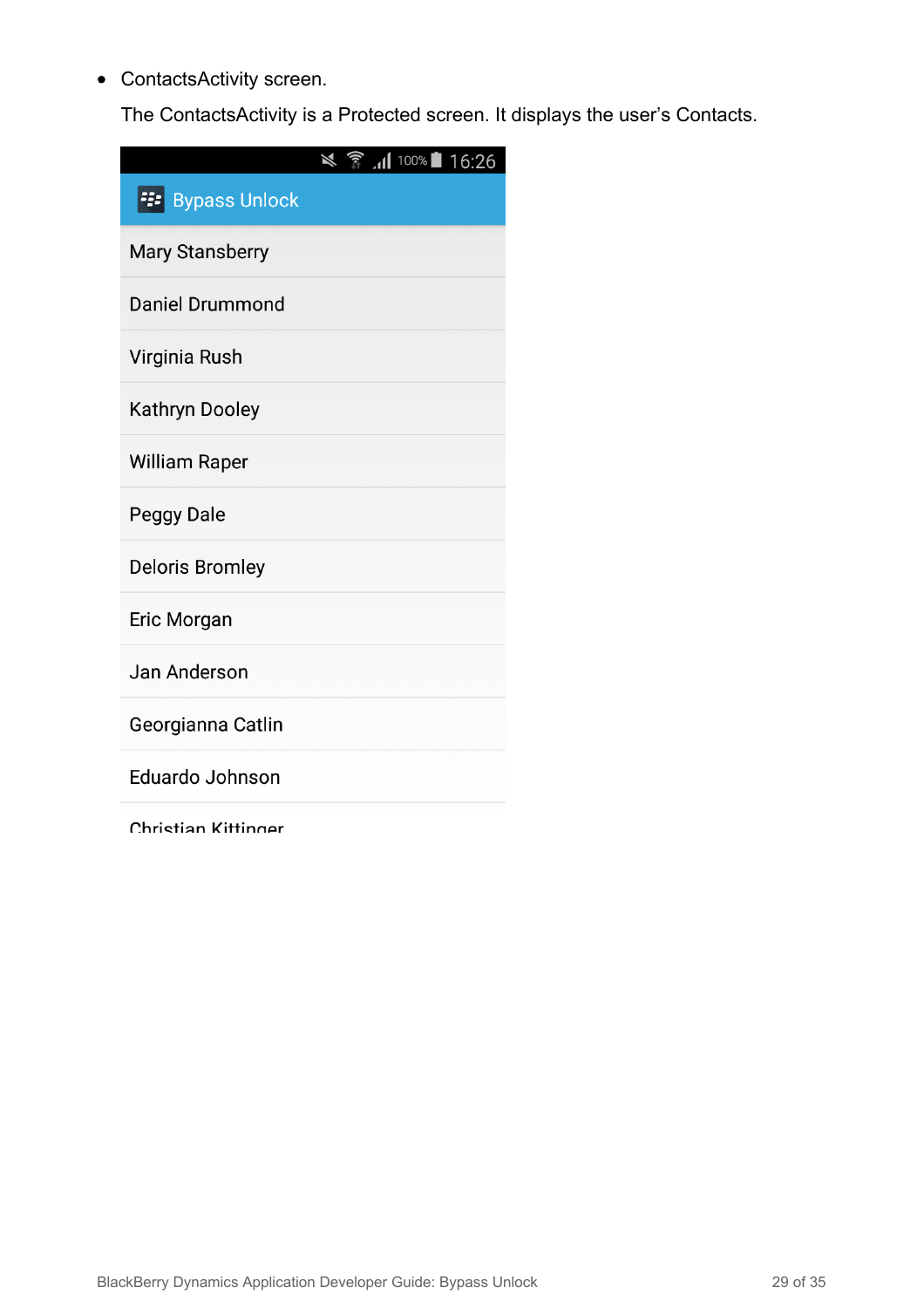#### <span id="page-29-0"></span>**Sample Bypass Unlock Application for iOS**

The following screen capture images are from the Bypass Unlock sample application for iOS.

• Main screen.

The Main screen is Protected. It gives instructions how to demonstrate the Bypass Unlock feature in the application, and shows a diagnostic dump of the current application policy setting.

| Carrier <del>२</del> | 12:27 PM                             |  |
|----------------------|--------------------------------------|--|
|                      | <b>Bypass Unlock Sample Contacts</b> |  |

This sample shows how part of the application user interface can remain accessible after the BlackBerry Dynamics idle time out has expired. The ViewController that bypasses the unlock screen can be opened by:

- Pressing the volume controls, if the application is in foreground.

- Using the auxiliary 'notifier' application, from the sub-project, if the application is in background.

#### **Application Policy JSON**

{ "gdDynamicsFeatures": { "GD\_SDK\_Security\_AllowBypassUnlock": true }, "about": { }, "applicationTabOne": { "settingOne": [ "Option1", "Option2" ] }, "version": "2.0" }



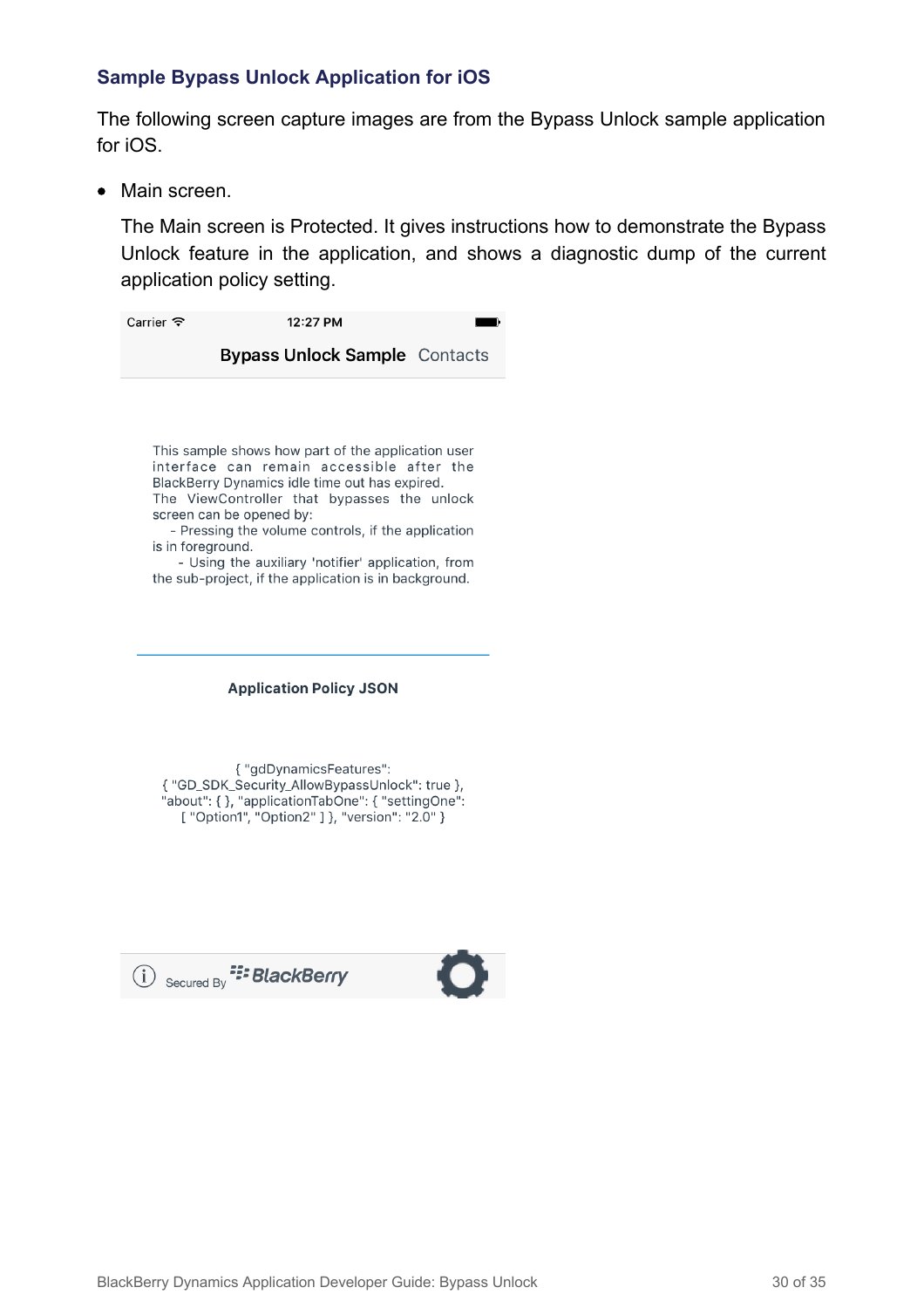• Incoming Call screen.

The Incoming Call screen is a Bypass screen. It demonstrates notification of the end user during idle lock.



This screen is displayed in the sample application by the following code: [[BPCallManager sharedManager] simulateCall]

The switch at the bottom of the screen shows the idle lock state. This is tracked by receipt of the GDErrorIdleLockout event in the AppDelegate instance, and then reflected in a property of the sharedManager object. The first authentication of the end user since start-up is tracked in another property of the same object. The object and properties can be accessed as follows:

- Idle locked state: [BPCallManager sharedManager].appIdleLocked
- Authenticated state: [BPCallManager sharedManager].appStarted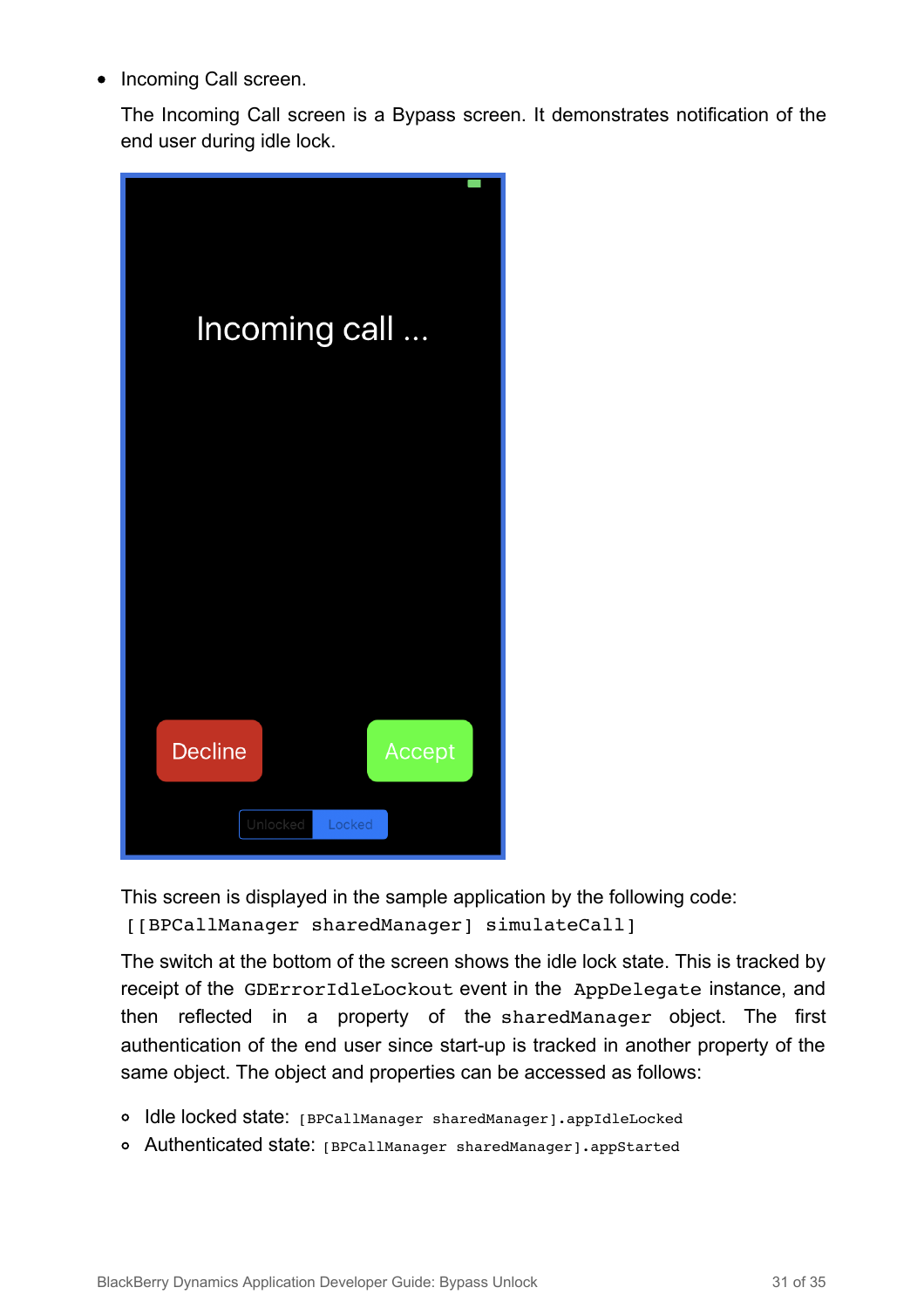• In Call screen.

The In Call screen is also a Bypass screen. It demonstrates offering the end user an action when the application is locked. The switch at the bottom of the screen shows the idle lock state. Note that there is an option for the user to open their Contacts.



In this screen capture, the application happens to be unlocked.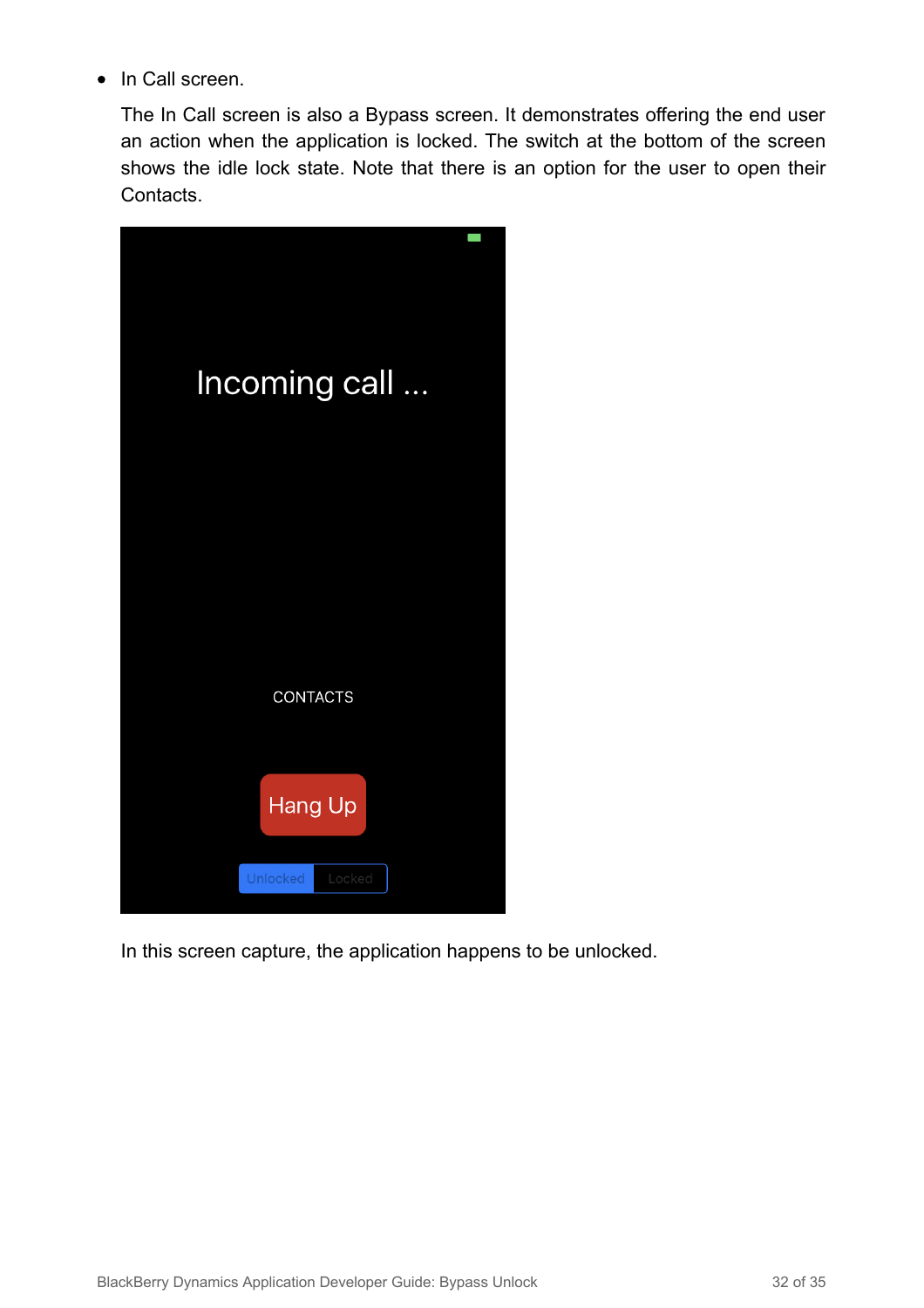• In Call warning before attempting to open Contacts.

If the user selects to open their Contacts from the In Call screen, and the application is idle locked, then a warning is displayed. This is shown in the following screen capture image.



If the user cancels, the application returns to the In Call screen. If the user proceeds, they will have to authenticate. The user's Contacts won't be displayed unless the user is authenticated.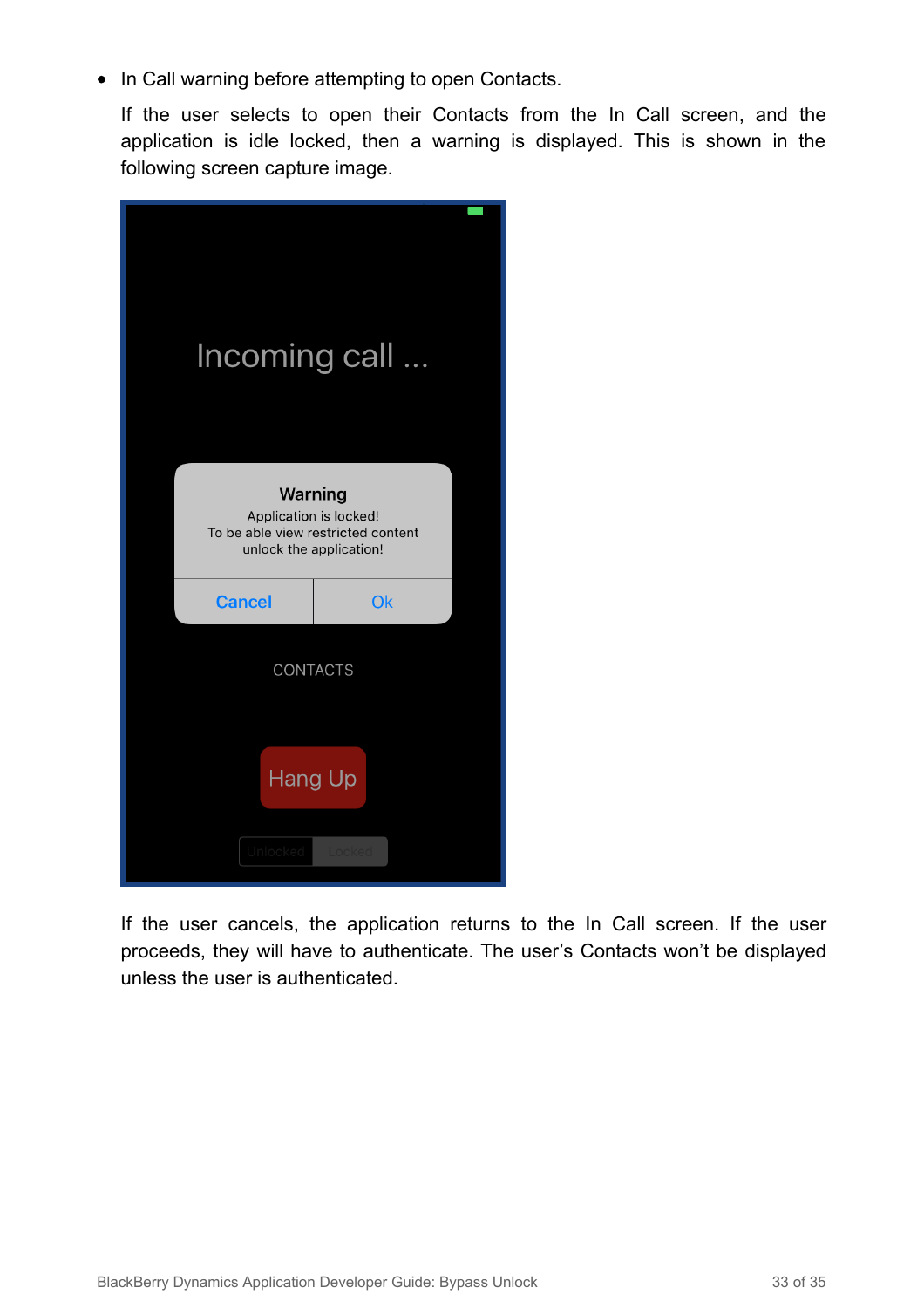• Contacts screen.

The Contacts screen is Protected. It displays the user's Contacts.

| Carrier <i>इ</i>    | 12:28 PM        |  |       |  |  |
|---------------------|-----------------|--|-------|--|--|
|                     | <b>Contacts</b> |  | Close |  |  |
| Mary Stansberry     |                 |  |       |  |  |
| Daniel Drummond     |                 |  |       |  |  |
| Virginia Rush       |                 |  |       |  |  |
| Kathryn Dooley      |                 |  |       |  |  |
| William Raper       |                 |  |       |  |  |
| Peggy Dale          |                 |  |       |  |  |
| Deloris Bromley     |                 |  |       |  |  |
| Eric Morgan         |                 |  |       |  |  |
| Jan Anderson        |                 |  |       |  |  |
| Georgianna Catlin   |                 |  |       |  |  |
| Eduardo Johnson     |                 |  |       |  |  |
| Christian Kittinger |                 |  |       |  |  |
| Kerry Boggess       |                 |  |       |  |  |
|                     |                 |  |       |  |  |

This screen is represented by the BPContactsViewController class. There are two ways to open this screen:

- From the navigation bar, by pressing the Contacts button, if the application isn't locked.
- From the Contacts button on the In Call screen. If the application is locked then the user will have to authenticate.